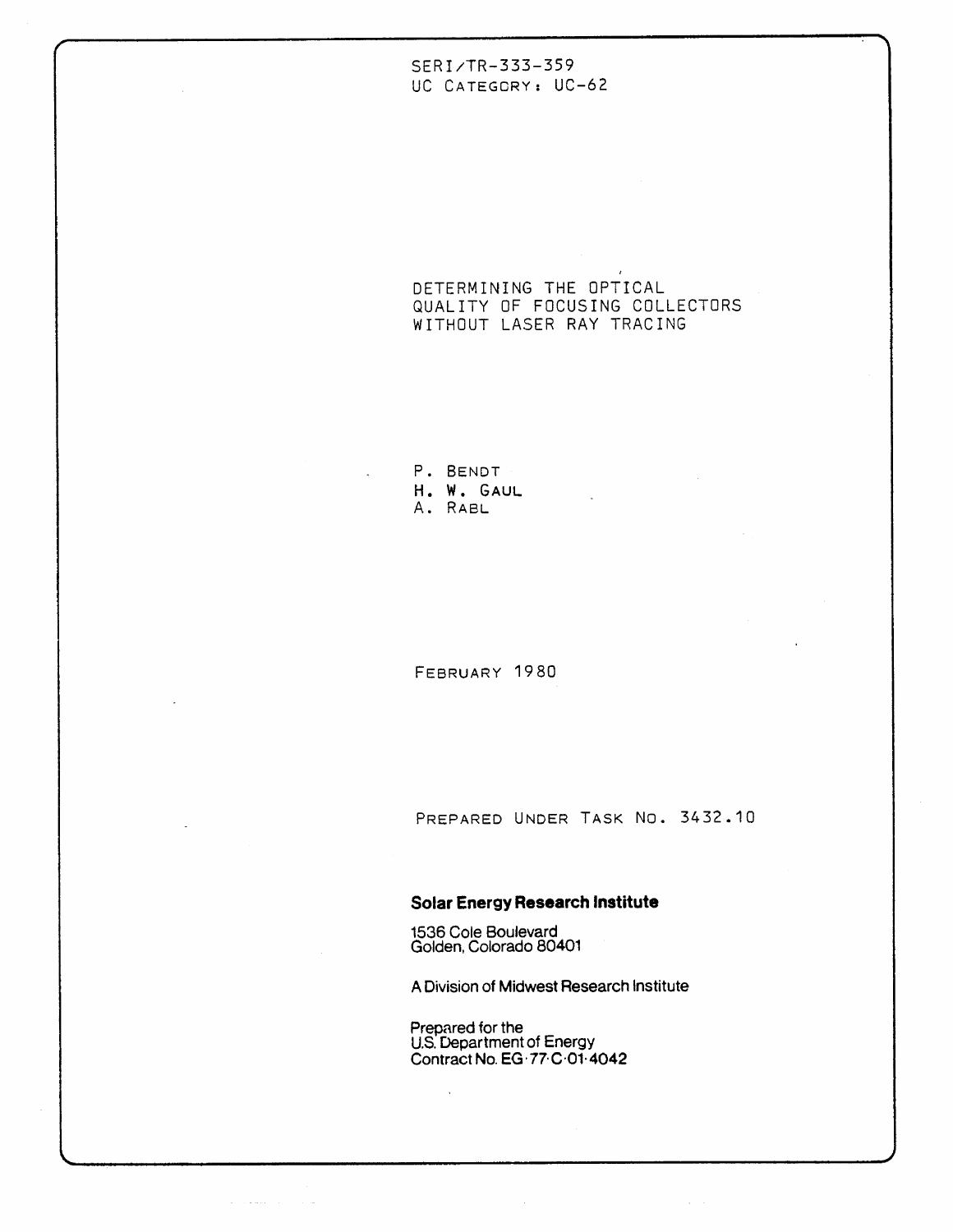Printed in the United States of America Available from: National Technical Information Service U.S. Department of Commerce 5285 Port Royal Road Springfield, VA 22161 Price: Microfiche \$3.00 Printed Copy \$4.50

## NOTICE

This report was prepared as an account of work sponsored by the United States Government. Neither the United States nor the United States Department of Energy, nor any of their employees, nor any of their contractors, subcontractors, or their employees, makes any warranty, express or implied, or assumes any legal liability or responsibility for the accuracy, completeness or usefulness of **any** information, apparatus, product or process disclosed, or represents that its use would not infringe privately owned rights.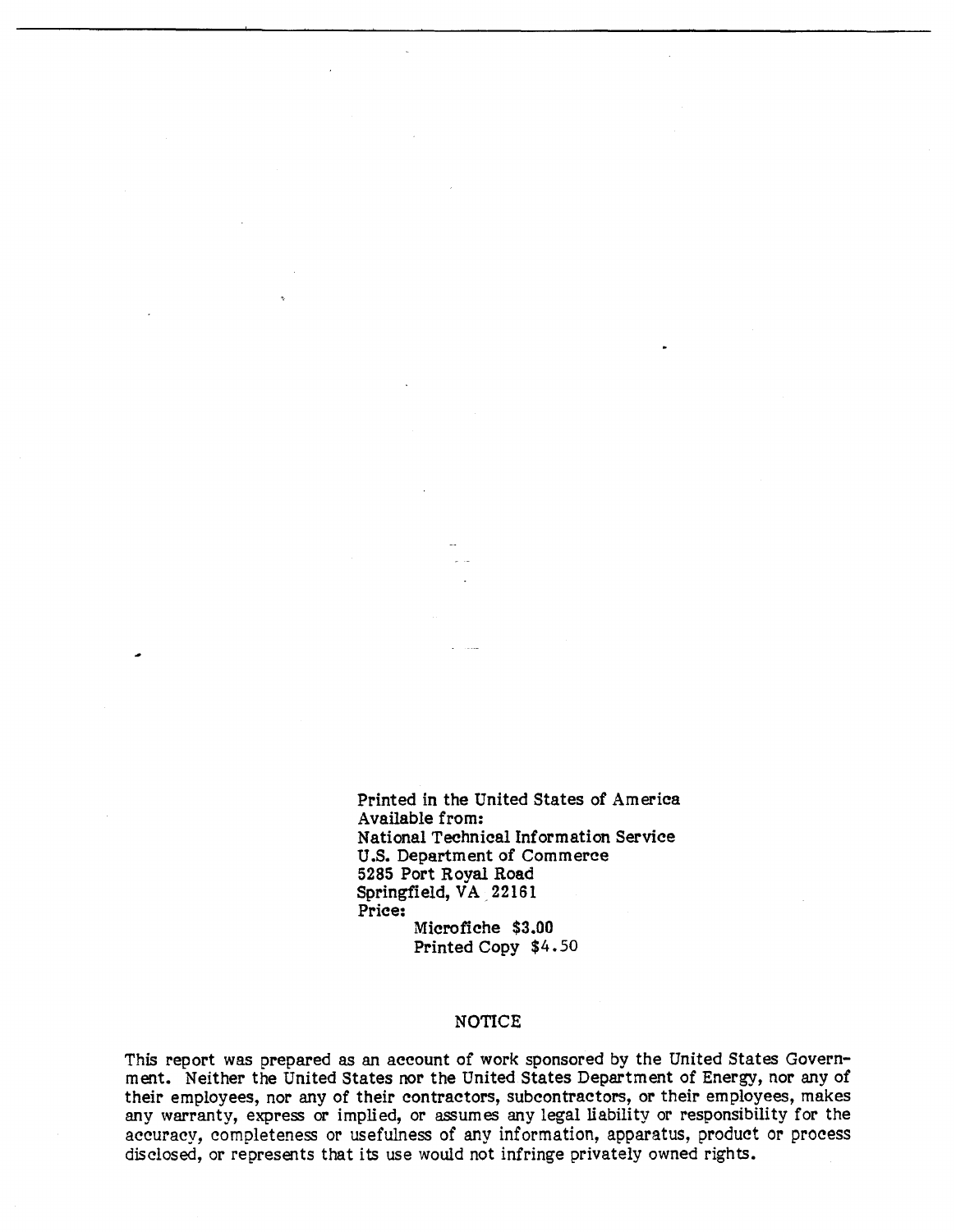#### FOREWORD

A preliminary version of this report (How to Measure the Optical **Quality of Focussing Solar Collectors Without Laser Ray Tracing;**  SERI/TP-34-251) was presented at the 1979 Silver Jubilee Interna**tional Congress of the International Solar Energy Society in Joint Meeting with the American Section of the International Solar Energy Society, Inc., May 28 through June 1, 1979 in Atlanta, Georgia.** 

**The authors thank F. Biggs and his colleagues at Sandia Laboratories for a careful review of this report.** 

**Frank Kreith Branch Chief Thermal Conversion Branch** 

**Approved for:** 

**SOLAR** EmRGY **RESEARCH INSTITUTE** 

FREERACH INSTITUTE

Assistant Director for Research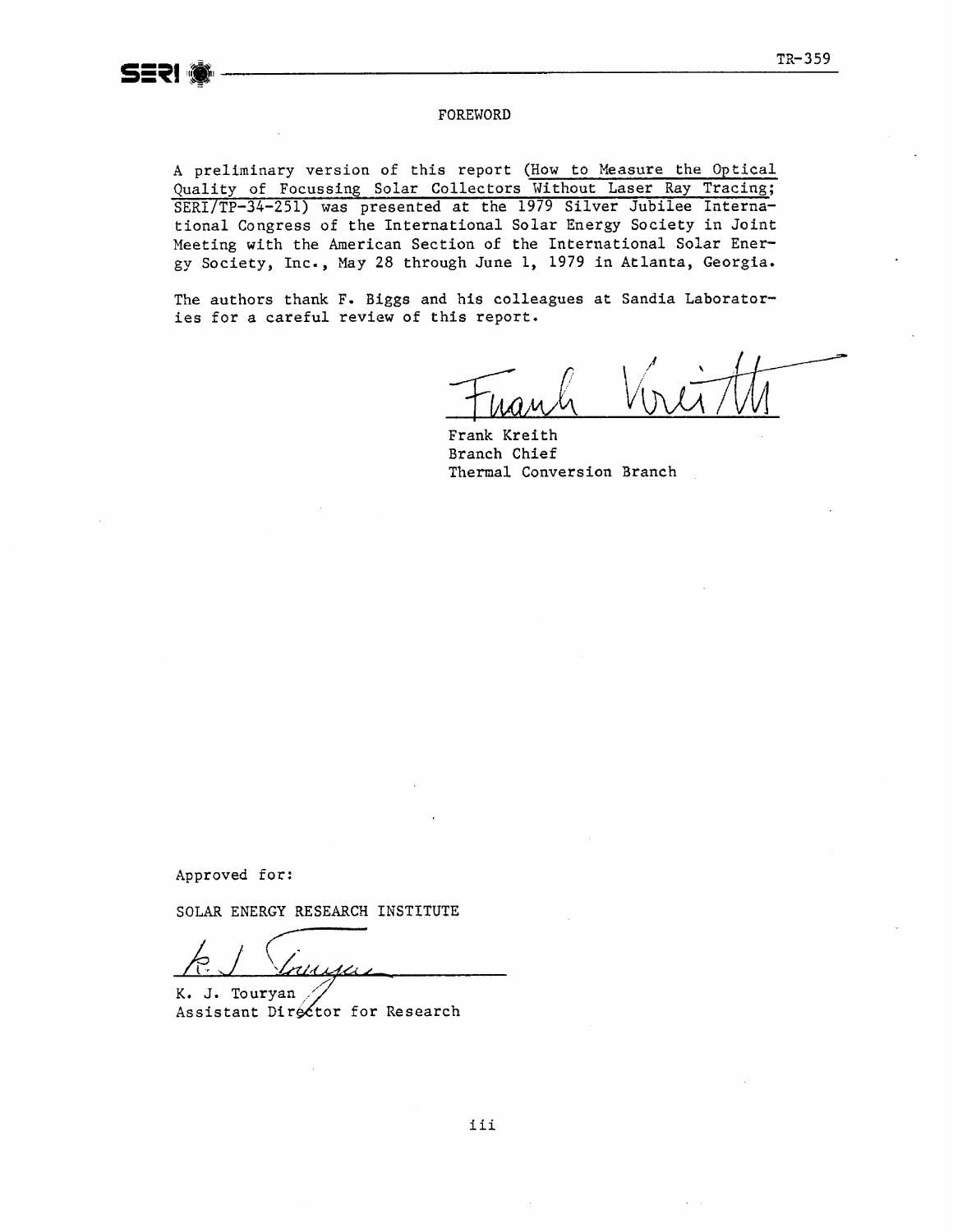## ABSTRACT

This paper describes a novel alternative to the laser ray trace technique for evaluating the optical quality of focusing solar collectors. The new method does not require any equipment beyond that which is used for measuring collector efficiency; it could therefore become part of routine collector testing. The total optical errors resulting from imperfect specularity and from inaccuracies in reflector position or slope are characterized by an angular standard deviation  $\sigma_{\text{optical}}$ , the rms deviation of the reflected rays from the design direction. The method is based on the fact that the off-axis performance of a concentrator depends on Goptical. An angular scan is performed; **i.e.,** the collector output is measured as a function of misalignment angle over the entire range of angles for which there is measurable output (typically a few degrees). This test should be carried out on a very clear day, with the receiver close to ambient temperature (if the latter condition cannot be satisfied, appropriate corrections are necessary). The parameter  $\sigma_{\text{optical}}$  is then determined by a leastsquares fit between the measured and the calculated angular scan. We tested the method on a parabolic trough collector manufactured by Hexcel, but it is suitable for parabolic dishes as well.

 $\overline{\mathbf{v}}$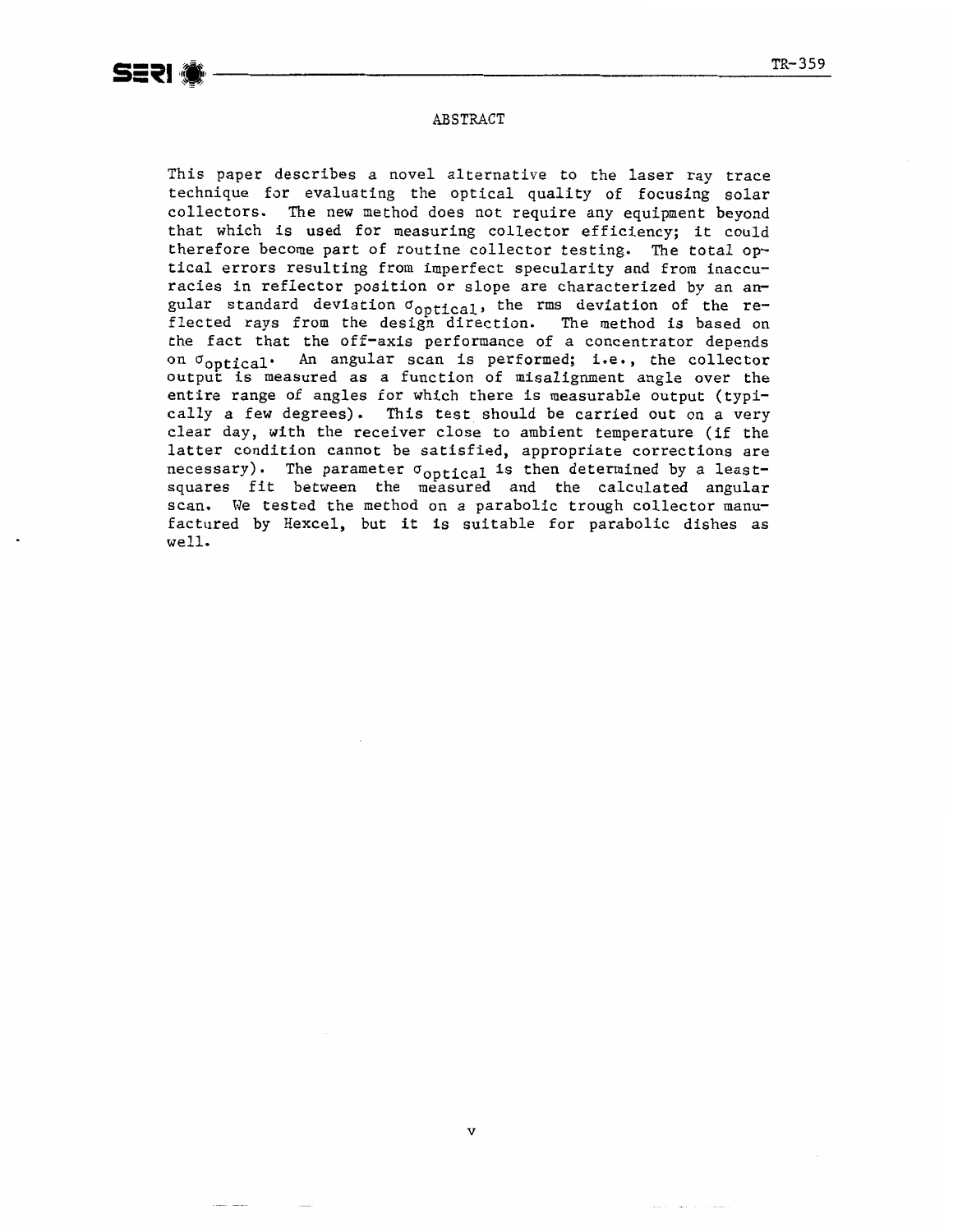$\bar{z}$ 

 $\ddot{\phantom{a}}$ 

 $\hat{\mathcal{A}}$ 

 $\alpha$  ,  $\alpha$  ,  $\alpha$  ,  $\alpha$  ,  $\alpha$  ,  $\alpha$  ,  $\alpha$  ,  $\alpha$  ,  $\alpha$ 

## TABLE OF CONTENTS

## Page

 $\downarrow$ 

 $\overline{a}$ 

المناسب المستحدث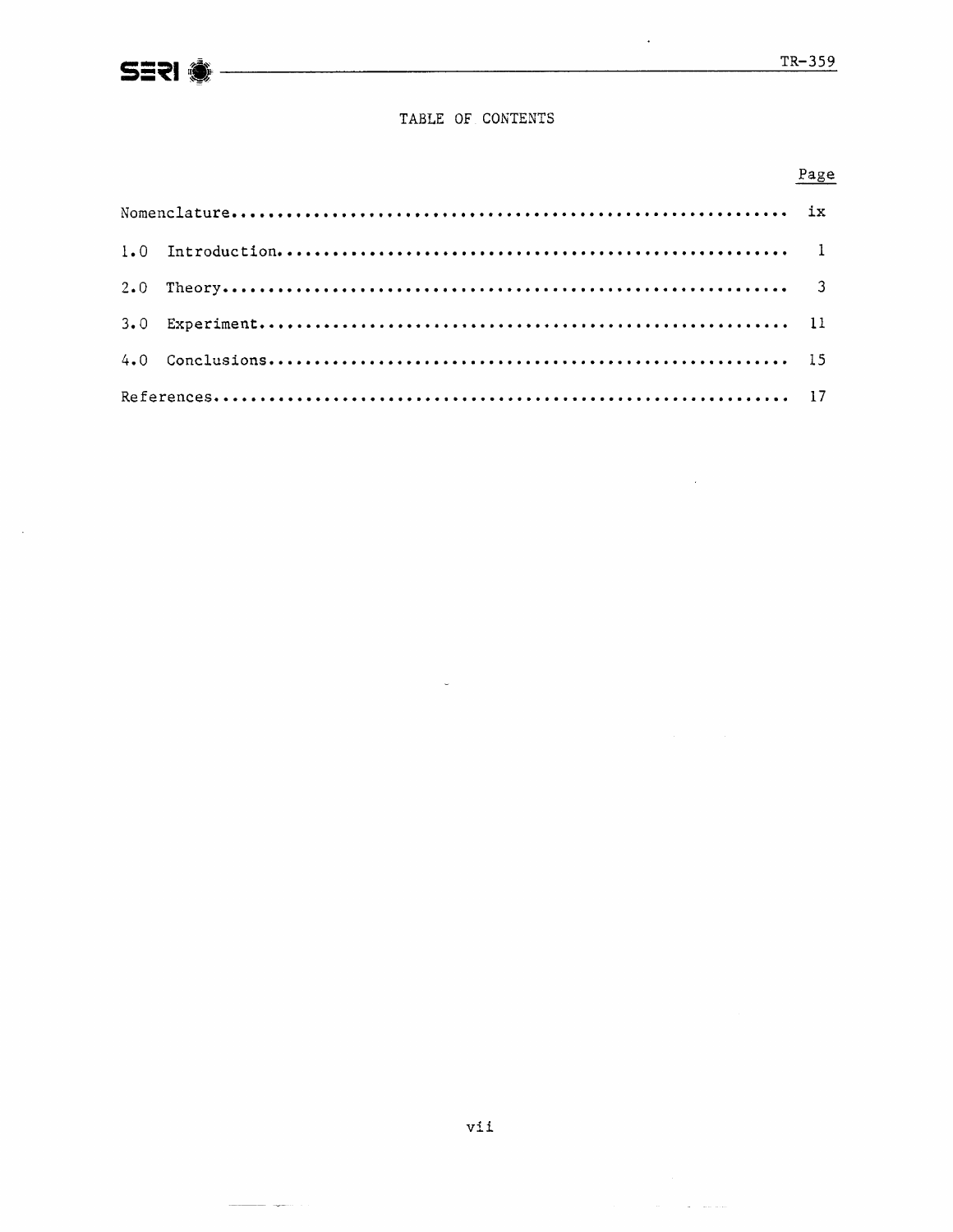**S1PI** TR-359

 $\sim 10^7$ 

 $\label{eq:2.1} \mathcal{L}=\mathcal{L}(\mathcal{L}^{(1)}\otimes\mathcal{L}^{(2)})\otimes\mathcal{L}^{(3)}\otimes\mathcal{L}^{(4)}$ 

## LIST OF TABLES

## Page

| 2-1 Coefficients of Angular Acceptance Function for a Parabolic |  |
|-----------------------------------------------------------------|--|
|                                                                 |  |

## LIST OF FIGURES

# Page

 $\sim 10$ 

 $\sim$ 

 $\sim 10^{11}$ 

| 2-1 Intercept Factor vs. Misalignment Angle for $\sigma_{\text{optical}} = 0$ , 5, |  |
|------------------------------------------------------------------------------------|--|
| 3-1 Test Data of Optical Efficiency vs. Misalignment Angle 10                      |  |

 $\frac{1}{2} \sum_{i=1}^n \frac{1}{2} \sum_{j=1}^n \frac{1}{2} \sum_{j=1}^n \frac{1}{2} \sum_{j=1}^n \frac{1}{2} \sum_{j=1}^n \frac{1}{2} \sum_{j=1}^n \frac{1}{2} \sum_{j=1}^n \frac{1}{2} \sum_{j=1}^n \frac{1}{2} \sum_{j=1}^n \frac{1}{2} \sum_{j=1}^n \frac{1}{2} \sum_{j=1}^n \frac{1}{2} \sum_{j=1}^n \frac{1}{2} \sum_{j=1}^n \frac{1}{2} \sum_{j=$ 

 $\sim$   $\sim$ 

 $\sim 10^{-1}$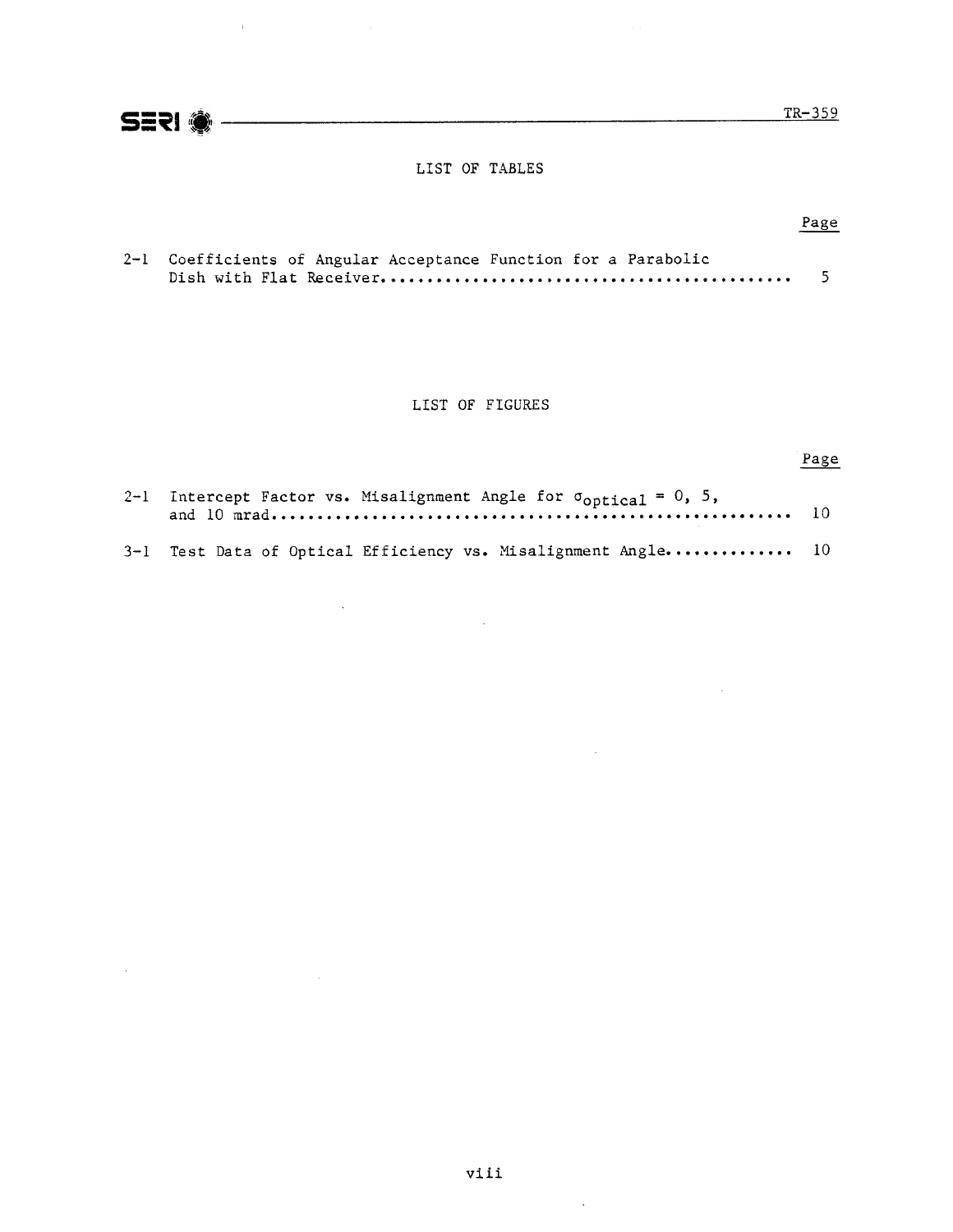$\ddot{\phantom{a}}$ 

## NOMENCLATURE

| $B_{eff}(\theta)$                        | Effective source obtained as convolution of $B_{\text{sun}}$ with error<br>distribution                                       |
|------------------------------------------|-------------------------------------------------------------------------------------------------------------------------------|
| $B_{sun, radial}$                        | Angular brightness distribution of the sun for point focus<br>geometry $(W/m^2$ sterad)                                       |
| $B_{\text{sun},\text{linear}}(\theta_1)$ | Angular brightness distribution of the sun for line focus<br>geometry $(W/m^2 rad)$                                           |
| $\mathsf C$                              | Geometric concentration ratio (for example, a trough of<br>aperture width D and receiver tube diameter d has $C = D/rd$ )     |
| $f(\theta)$                              | Angular acceptance function                                                                                                   |
| $I_h$                                    | Beam irradiance as measured by pyrheliometer $(W/m^2)$ , also<br>called direct insolation                                     |
| $\alpha$                                 | Absorptance of receiver                                                                                                       |
| $\gamma(\theta_m)$                       | Intercept factor if collector is misaligned, that is, with<br>its optical axis pointing an angle $\theta_m$ away from the sun |
| n                                        | $q_{\text{net}}/I_b$ = collector efficiency                                                                                   |
| $n_{\mathbf{o}}$                         | Optical efficiency = $(\rho \tau \alpha) \gamma$                                                                              |
| $\mathbf{e}^{\dagger}$                   | Projection of incidence angle on plane perpendicular to<br>tracking axis                                                      |
| $\mathbf{e}^{\dagger}$                   | Projection of incidence angle on plane of tracking axis and<br>optical axis                                                   |
| $\mathbf{e}_{\mathfrak{m}}$              | Misalignment angle $=$ angle from center of sun to axis or<br>plane of symmetry of collector                                  |
| p                                        | Reflectance of reflector                                                                                                      |
| $(\rho \tau \alpha)$                     | Effective reflectance-transmittance-absorptance product of<br>collector                                                       |
| $\sigma$ contour                         | rms angular deviation of contour from design direction                                                                        |
| $\sigma_{\texttt{displacement}}$         | Equivalent rms angular spread that accounts for imperfect<br>placement of receiver relative to reflector                      |
| $\sigma$ <sub>specular</sub>             | rms spread of reflected beam due to imperfect specularity<br>of reflector material                                            |
| $\sigma$ optical                         | rms angular spread caused by all optical errors                                                                               |
| $\sigma_{\texttt{sun}}$                  | rms angular width of sun in line focus geometry                                                                               |
| $\rm^\sigma$ tracking<br>σ               | rms angular tracking error<br>Total rms beam spread                                                                           |
| τ                                        | Transmittance of collector glazing, if any                                                                                    |
| φ                                        | Rim angle                                                                                                                     |

 $\mathtt{ix}$ 

 $\label{eq:1} \begin{array}{ll} \mathcal{L}_{\mathcal{M}}(x) & \text{if} \; x \in \mathcal{M} \text{ and } \mathcal{M} \text{ and } \\ \mathcal{L}_{\mathcal{M}}(x) & \text{if} \; x \in \mathcal{M} \text{ and } \mathcal{M} \text{ and } \\ \mathcal{L}_{\mathcal{M}}(x) & \text{if} \; x \in \mathcal{M} \text{ and } \mathcal{M} \text{ and } \\ \mathcal{L}_{\mathcal{M}}(x) & \text{if} \; x \in \mathcal{M} \text{ and } \\ \mathcal{L}_{\mathcal{M}}(x) & \text{if}$ 

العام<br>العام المستشهد والعام العام العام العام ال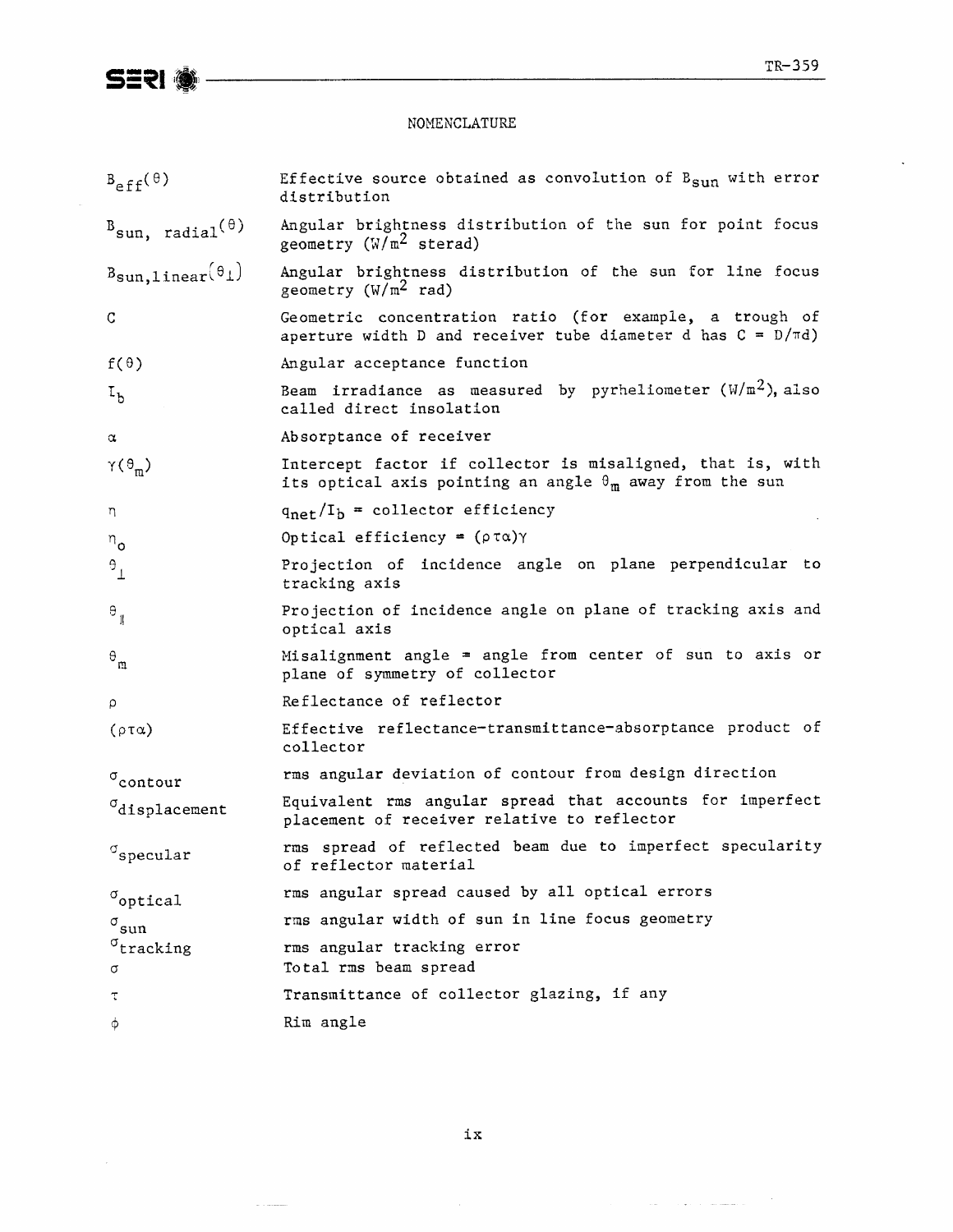#### SECTION 1.0

#### INTRODUCTION

Evaluation of the optical quality of a solar concentrator is important: to the designer, to tell him whether a collector needs improvement; and to the manufacturer, to ensure proper quality control. In addition to the optical efficiency n<sub>o</sub>, it is important to have a measure of optical errors and of losses due to reflected radiation missing the receiver. **The** methods **that** are available or have been proposed for measuring **the** contour accuracy of solar concentrators require either laser ray tracing or flux mapping at the receiver surface. Both approaches can provide accurate results, but the equipment is<br>specialized and expensive and demands a good deal of time and/or specialized and expensive and demands a good deal of time expertise [l,2].

The question arises, therefore, whether the instantaneous efficiency neasurements that **are** performed as part of a standardized performance evaluation **[3]**  could somehow be used to determine  $\sigma_{\text{optical}}$  the rms angular beam spread caused<br>by optical imperfections. This paper shows that this can indeed be ac-This paper shows that this can indeed be accomplished by misaligning the collector slightly away from the sun and measuring the efficiency for several values of the misalignment angle. The optical error  $\sigma_{\text{ontical}}$  is then extracted by finding the theoretical curve that best fits these misalignment data. Thus, the determination of  $\sigma_{\text{outical}}$ , could become part of the standard test procedures for concentrating solar colleccors. In a sense, this method employs **the** receiver itself as flux mapper. Compared to conventional flux mapping with point-like detectors, the present method is much simpler experimentally. The method is suitable for both photovoltaic and thermal collectors. \*

The theory underlying this technique is described in Section 2.0. Section 3.0 presents the test results for a parabolic trough collector with cylindrical receiver, manufactured by Hexeel. **The** data obtained with this collector indicate that the reproducibility of this method is good (on the order of  $\pm 5\%$ ).

Unfortunately, a **laser** ray trace apparatus was not available for an independent determination of  $\sigma$  optical.

 $\mathbf{r}$  . The components of  $\mathbf{r}$ 

<sup>\*</sup>In some photovoltaics concentrators, the reflector is designed for uniformity of flux distribution and is not a parabola. The method is still applicable, but the angular acceptance function  $f(\theta)$  in Eq. 2-9 would have to be recalculated for the data analysis.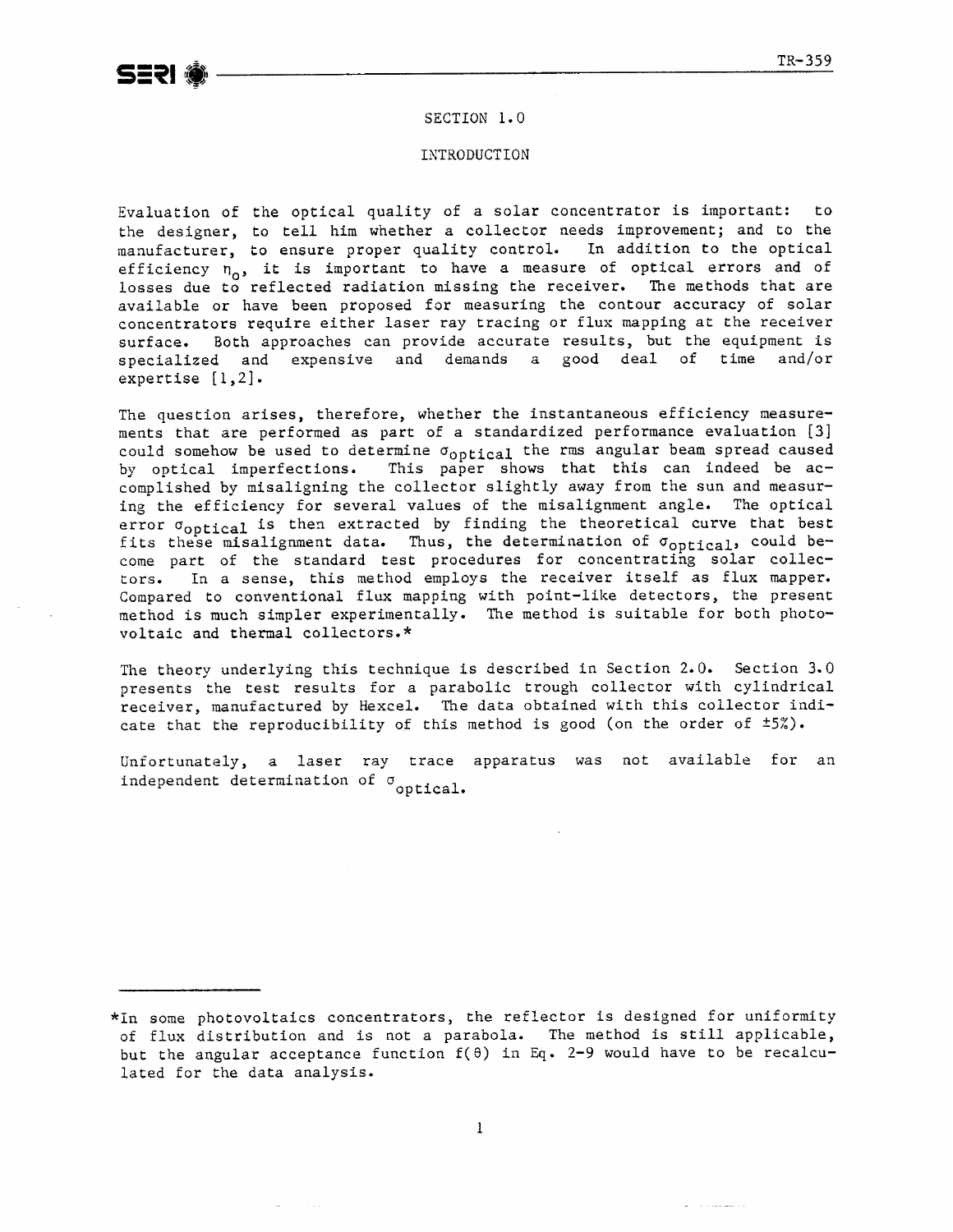SERI®

 $\sim 10^4$ 

 $\sim 10^{11}$  km

 $\sim 10^{11}$ 

 $\mathcal{L}^{\text{max}}_{\text{max}}$  and  $\mathcal{L}^{\text{max}}_{\text{max}}$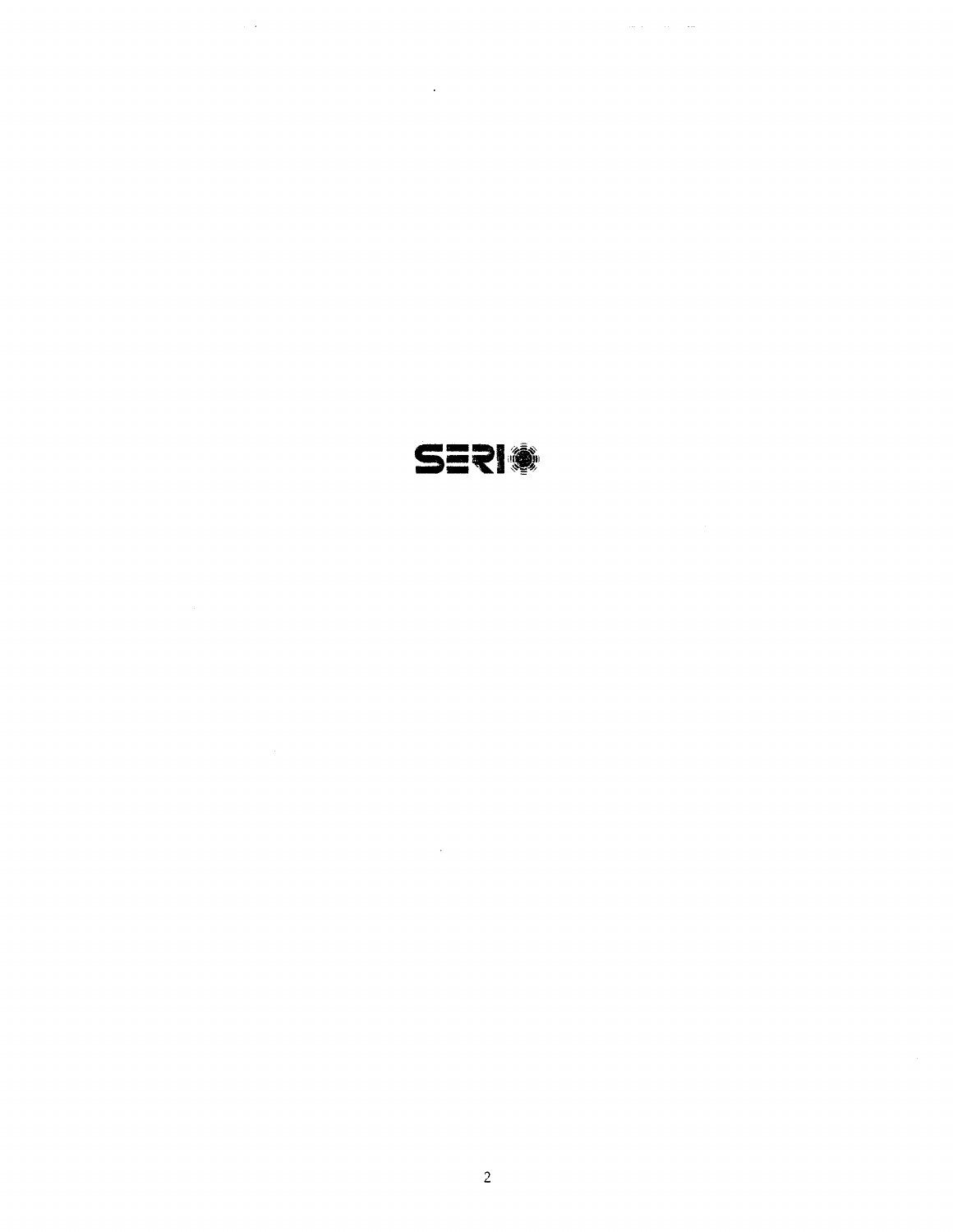SERI

#### **SECTION** 2.0

#### **THEORY**

Since the theory of focusing solar collectors has been described elsewhere *[4,5],* a brief summary suffices at this point. The crucial concepts are the angular **acceptance** function **and the intercept factor. The angular acceptance**  function f(8) **is** defined as that fraction of a uniform beam of parallel rays incident on the aperture at an angle  $\theta$  from the symmetry axis that reaches the receiver if the optics are perfect;  $f(\theta)$  accounts for off-axis aberrations. Eqs. 2-1 and 2-2 list the angular acceptance function for parabolic trough and dish reflectors with round and with flat receivers. The rim angle is  $\phi$  and the geometric concentration ratio C, defined as the ratio of the aperture area to the absorber surface area-

For a parabolic trough with cylindical receiver, the angular acceptance function is

$$
f_{\text{trough, cyl.}}(\theta) = \begin{cases} 1 \text{ for } |\theta| < \theta_1 \\ \cot \frac{\phi}{2} \left( \frac{2 \tan (\phi/2)}{\pi C \theta} - 1 \right)^{1/2} \\ \text{for } \theta_1 < |\theta| < \theta_2 \\ 0 \text{ for } |\theta| > \theta_2 \end{cases}
$$
 (2-la)

where

$$
\theta_1 = \frac{\sin \phi}{\pi C}
$$

$$
\theta_2 = \frac{2 \tan (\phi/2)}{\pi C}
$$

For a parabolic dish with spherical receiver, the angular acceptance function is the square of Eq. 2-la, with the replacement of  $\pi C$  by  $2\sqrt{C}$ :

$$
f_{\text{dish, sphere}}(\theta) = \begin{cases} 1 & \text{for } \theta < \theta_1 \\ \cot^2 \frac{\phi}{2} \left( \frac{2 \tan (\phi/2)}{2\theta\sqrt{c}} - 1 \right) \\ & \text{for } \theta_1 < \theta < \theta_2 \\ 0 & \text{for } \theta_2 < \theta \end{cases} \tag{2-1b}
$$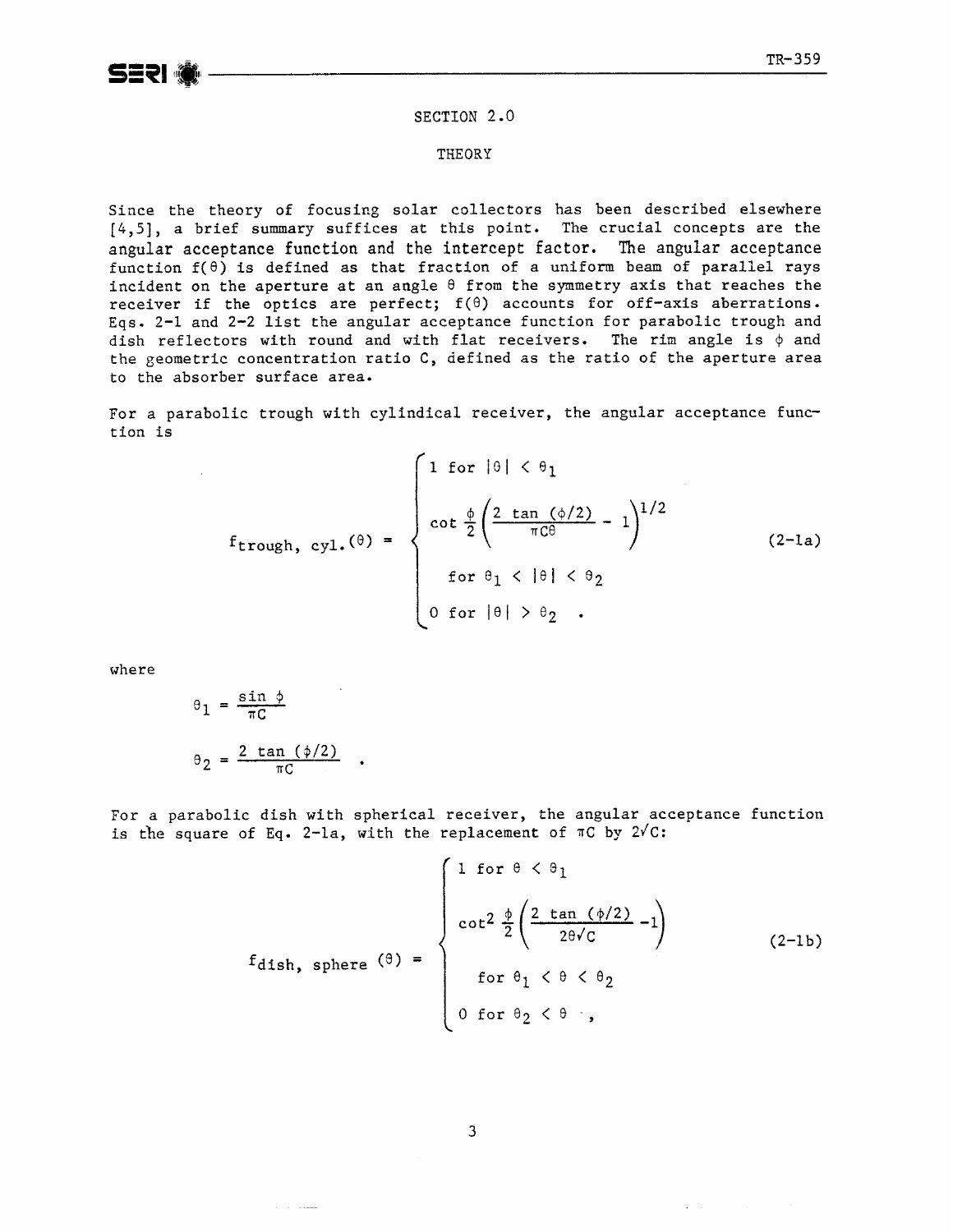$\mathcal{L}_{\mathrm{eff}}$  . The mass  $\mathcal{L}_{\mathrm{eff}}$ 

**SERI** 

 $\label{eq:1} \begin{array}{lll} \mathbb{E}[\mathbf{a}_1,\mathbf{a}_2,\mathbf{a}_3] & \mathbb{E}[\mathbf{a}_1,\mathbf{a}_2,\mathbf{a}_3] \end{array}$ 

with

$$
\theta_1 = \frac{\sin \phi}{2\sqrt{c}}
$$

and

$$
\theta_2 = \frac{2 \tan (\phi/2)}{2\sqrt{C}}
$$

For a parabolic trough with flat one-sided receiver,  $f(\theta)$  is given by

 $\bullet$ 

$$
f_{\text{trough, flat}}\left(\theta\right) = \begin{cases} 1 \text{ for } |\theta| < \theta_1 \\ \text{ for } |\theta| < \theta_1 \end{cases}
$$
  
\n
$$
f_{\text{trough, flat}}\left(\theta\right) = \begin{cases} 1 \text{ for } |\theta| < \theta_1 \\ \text{cot } \frac{\phi}{2} \left\{ \left[ \left( 4 + \frac{\tan \frac{\phi}{2}}{\theta C} \right) \frac{\tan \frac{\phi}{2}}{\theta C} \right]^{1/2} - 1 - \frac{\tan \frac{\phi}{2}}{\theta C} \right\}^{1/2} \\ \text{for } \theta_1 < \theta < \theta_2 \\ 0 \text{ for } \theta_2 < |\theta| \end{cases}
$$
 (2-2a)

with

$$
\theta_1 = \frac{\sin \phi \cos \phi}{C}
$$

and

$$
\theta_2 = \frac{2}{C} \tan \frac{\phi}{2} .
$$

For a parabolic dish with flat one-sided receiver, the exact expression for the angular acceptance function is more complicated. For practical applications, however, the following polynomial fit is acceptable:

$$
f_{\text{dish, flat}}(\theta) = \begin{cases} 1 & \text{for } \theta \text{/} C < v_1 \\ a + b \text{C} \theta^2 + c \left( \text{C} \theta^2 \right)^2 \\ & \text{for } v_1 < \theta \text{/} C < v_2 \\ 0 & \text{for } v_2 < \theta \text{/} C \end{cases} \tag{2-2b}
$$

 $\mathcal{L}^{\text{max}}$ 

The coefficients a,  $b$ ,  $c$ ,  $v_1$ , and  $v_2$  depend on rim angle and are tabulated in Table  $2$ -la; a more accurate four-term expansion with an additional term  $d(C\theta^2)^3$  is given in Table 2-lb. Implicit in Eq. 2-1 and 2-2, and throughout this paper, is the assumption that the concentration is high enough (C  $\geq$  10 for line-focus and  $C \ge 100$  for point-focus concentrator) to permit the approximation of sin 6 by **0.**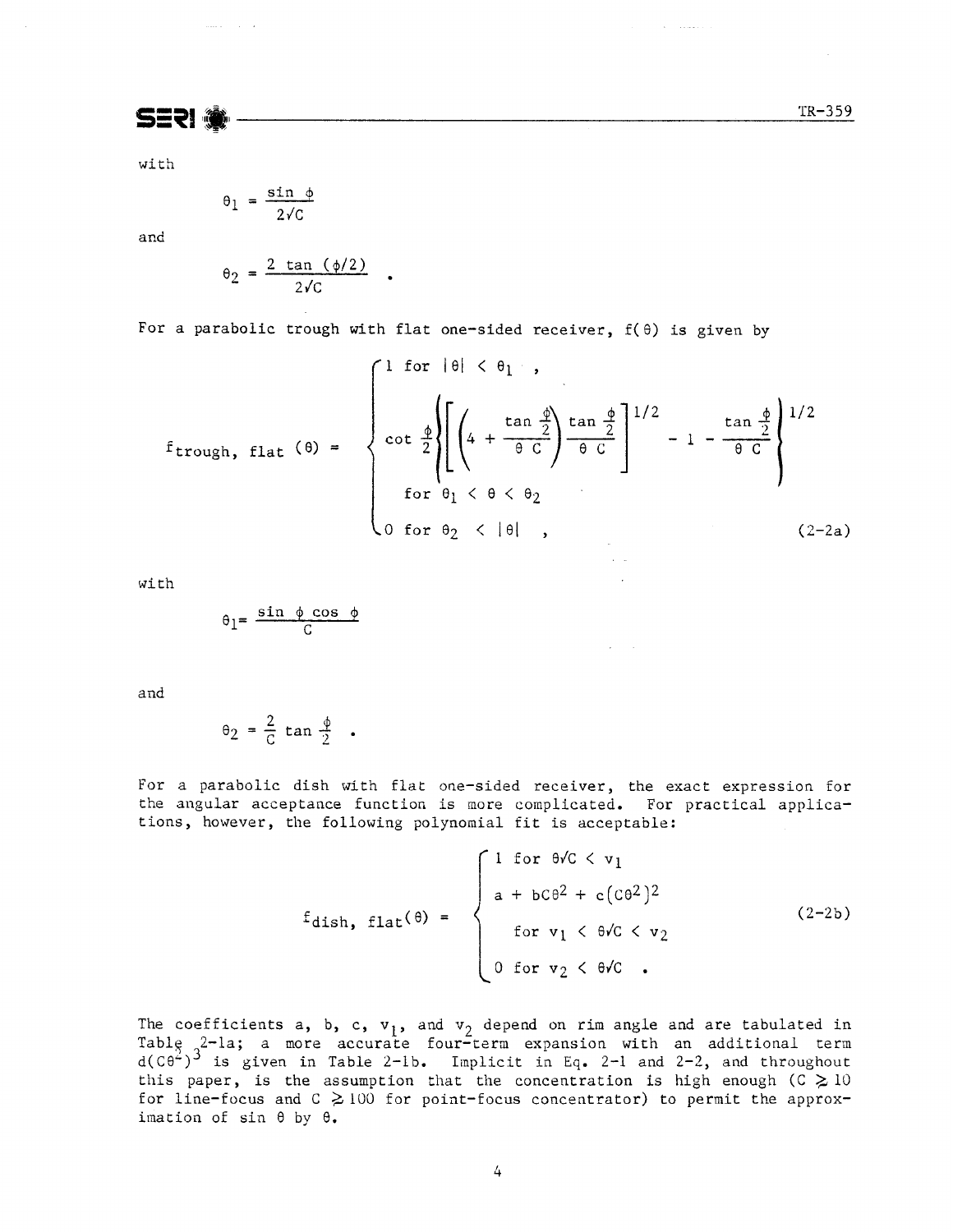| (a) | φ         |              |           |              |              |        |        |
|-----|-----------|--------------|-----------|--------------|--------------|--------|--------|
|     | [degrees] | $\mathsf a$  | b         | $\mathsf{C}$ | $v_1$        | $v_2$  |        |
|     | 30        | $-1.8660$    | 32,1042   | $-89.5992$   | 0.4355       | 0.5342 |        |
|     | 35        | 0.2309       | 8.7987    | $-23.7599$   | 0.4785       | 0.6284 |        |
|     | 40        | 0.8866       | 2.4950    | $-8,0311$    | 0.5053       | 0.7226 |        |
|     | 45        | 1.1738       | 0.0861    | $-2.7177$    | 0.5189       | 0.8205 |        |
|     | 50        | 1.2646       | $-0.7577$ | $-0.8522$    | 0.5179       | 0.9231 |        |
|     | 55        | 1,2466       | $-0.9444$ | $-0.2199$    | 0.4969       | 1.0290 |        |
|     | 60        | 1.2075       | $-0.9682$ | 0.0309       | 0.4645       | 1.1407 |        |
| (b) | $\phi$    |              |           |              |              |        |        |
|     | [degrees] | $\mathbf{a}$ | b         | $\mathbf c$  | $\mathtt{d}$ | $v_1$  | $v_2$  |
|     | 30        | $-4.4647$    | 65.5256   | $-231.6741$  | 199.6752     | 0.4365 | 0.5346 |
|     | 31        | $-4.5916$    | 65.3298   | $-230.3732$  | 215.6702     | 0.4806 | 0.5536 |
|     | 32        | $-3.2651$    | 48.6801   | $-165.7419$  | 145.2926     | 0.4536 | 0.5726 |
|     | 33        | $-2.9694$    | 43.7084   | $-144.6810$  | 125.8221     | 0.4517 | 0.5916 |
|     | 34        |              | 39.2132   | $-126.3405$  | 108.4094     | 0.4598 | 0.6107 |
|     |           | $-2.6752$    |           |              |              |        |        |
|     | 35        | $-1.8817$    | 30.1432   | $-94.2664$   | 76.2152      | 0.4682 | 0.6298 |
|     | 36        | $-0.9984$    | 20.3357   | $-60.3045$   | 41.6597      | 0.4708 | 0.6473 |
|     | 37        | $-0.8803$    | 18.5920   | $-54.0918$   | 37.6157      | 0.4498 | 0.6667 |
|     | 38        | $-0.5546$    | 15.3131   | $-44.0733$   | 29.8485      | 0.4757 | 0.6862 |
|     | 39        | $-0.2971$    | 12.7096   | $-36.1594$   | 23.7696      | 0.4879 | 0.7057 |
|     | 40        | $-0.1744$    | 11.2891   | $-31.6287$   | 20.5410      | 0.4758 | 0.7255 |
|     | 41        | 0.0281       | 9.3233    | $-25.9283$   | 16.2998      | 0.4729 | 0.7454 |
|     | 42        | 0.2034       | 7.7235    | $-21.4737$   | 13.1345      | 0.4948 | 0.7653 |
|     | 43        |              |           | $-17.8527$   |              |        |        |
|     |           | 0.3484       | 6.4039    |              | 10.6252      | 0.4993 | 0.7853 |
|     | 44        | 0.4679       | 5.3146    | $-14.9032$   | 8.6317       | 0.4999 | 0.8055 |
|     | 45        | 0.5406       | 4.5794    | $-12.8446$   | 7.2859       | 0.4916 | 0.8260 |
|     | 46        | 0.6616       | 3.6087    | $-10.4495$   | 5.7546       | 0.5010 | 0.8463 |
|     | 47        | 0.7394       | 2.9432    | $-8.7703$    | 4.7180       | 0.5013 | 0.8670 |
|     | 48        | 0.7824       | 2.5347    | $-7.7098$    | 4.1138       | 0.4972 | 0.8892 |
|     | 49        | 0.8420       | 2.0125    | $-6.4216$    | 3.3377       | 0.4924 | 0.9101 |
|     | 50        | 0.8969       | 1.5651    | $-5.3625$    | 2.7276       | 0.4924 | 0.9313 |
|     | 51        | 0.9437       | 1.1781    | $-4.4598$    | 2.2215       | 0.4904 | 0.9527 |
|     | 52        | 0.9788       | 0.8666    | $-3.7263$    | 1.8195       | 0.4852 | 0.9743 |
|     | 53        | 1.0122       | 0.5920    | $-3.1055$    | 1.4926       | 0.4834 | 0.9962 |
|     | 54        | 1.0388       | 0.3587    | $-2.5779$    | 1.2208       | 0.4793 | 1.0183 |
|     | 55        | 1.0557       | 0.1827    | $-2.1673$    | 1.0151       | 0.4721 | 1.0411 |
|     | 56        | 1.0762       | 0.0037    | $-1.7782$    | 0.8258       | 0.4686 | 1.0637 |
|     | 57        | 1.0897       | $-0.1388$ | $-1.4587$    | 0.6730       | 0.4622 | 1.0865 |
|     | 58        | 1.1025       | $-0.2654$ | $-1.1845$    | 0.5464       | 0.4575 | 1.1096 |
|     | 59        |              | $-0.3772$ | $-0.9430$    | 0.4376       | 0.4514 | 1.1329 |
|     |           | 1.1123       |           |              |              | 0.4425 |        |
|     | 60        | 1.1166       | $-0.4623$ | $-0.7488$    | 0.3516       |        | 1.1565 |

Table 2-1. COEFFICIENTS OF ANGULAR ACCEPTANCE FUNCTION FOR A PARABOLIC DISH WITH FLAT RECEIVER: THREE-PARAMETER FIT (a), FOUR-PARAMETER FIT (b)

 $\bar{5}$ 

 $\frac{1}{2}$  and  $\frac{1}{2}$  .  $\frac{1}{2}$ 

 $\alpha$  and  $\alpha$  is a similar constant of  $\alpha$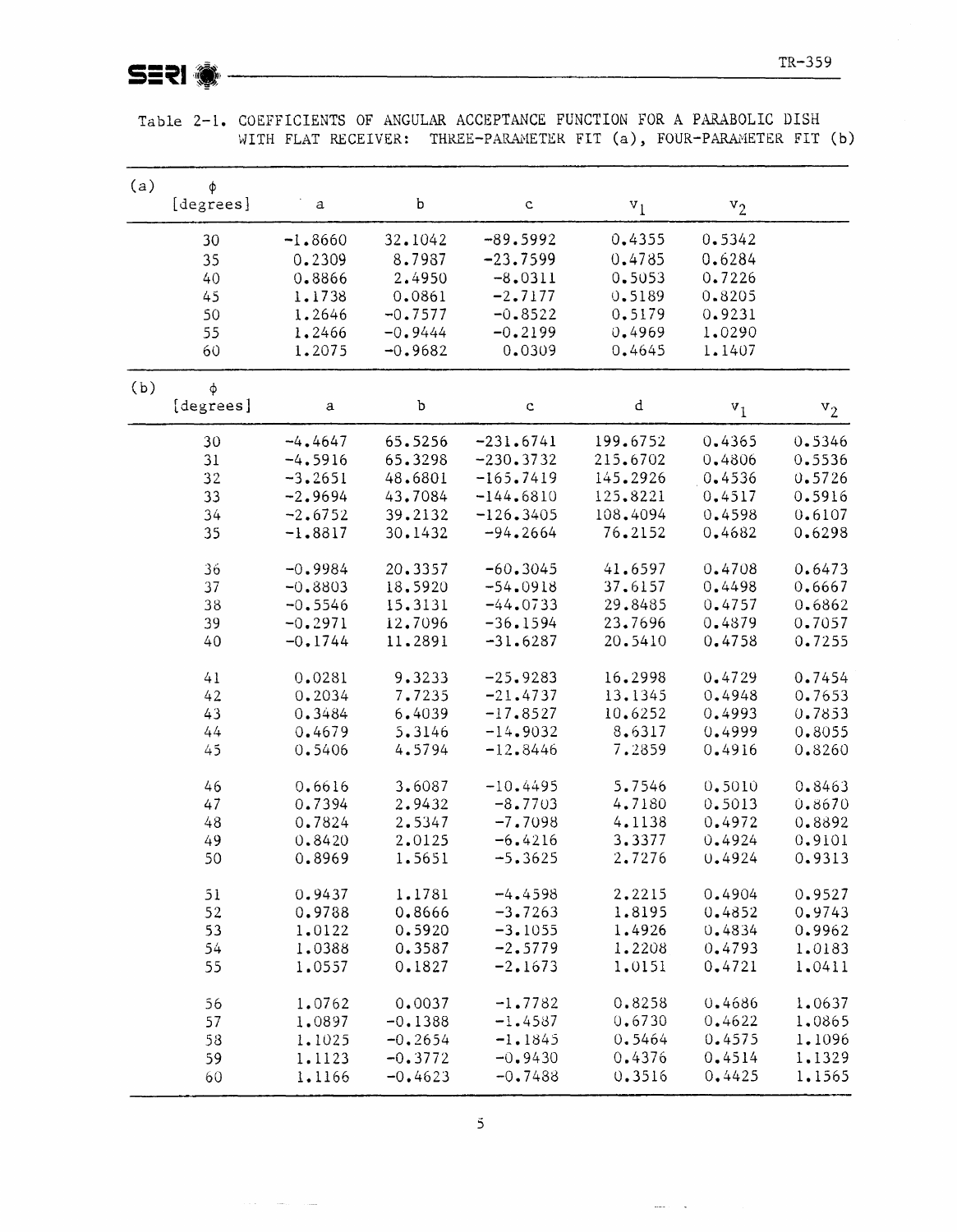SERI GE

 $\sim 10^{-10}$  k

The intercept factor  $\gamma(\theta_m)$  is that fraction of rays from the sun that reaches the receiver of a collector with real optical errors when the optical axis is misaligned by an angle  $\theta_m$  from the center of the sun. The intercept factor is the convolution of the normalized angular brightness distribution of the sun, the distribution of optical errors, and the angular acceptance function for perfect optics.

The brightness distribution of the sun has been measured by the Lawrence Berkeley Laboratory circumsolar telescope as brightness $B_{\rm Sun,~radial}(\theta)$  in W/m $^{\prime}$  steradians at an angle  $\theta$  from the center of the solar disk. To yield the dimensionless intercept factor,  $B_{\text{sum}}$  must be normalized by the beam irradiance:

$$
I_b = 2\pi \int_0^{2.8^{\circ}} d\theta \theta B_{sun, \text{radial}}(\theta) .
$$
 (2-3)

(The upper integration limit corresponds to the acceptance half-angle of the pyrheliometer, the instrument which is customarily used for measuring the socalled direct or beam insolation.) For line focus collectors, it is convenient to transform to the linear brightness distribution (in  $W/\mathfrak{m}^2$ ):

$$
B_{sun, linear}(\theta_{\perp}) = 2 \int_0^{2.80} d\theta_{\parallel} B_{sun, radial} [(\theta_{\parallel}^2 + \theta_{\perp}^2)^{1/2}] , \qquad (2-4)
$$

where  $\theta_1$  is the angular coordinate in the plane normal to the focal line and  $\theta_{\parallel}$  the angular coordinate parallel to the focal line.

To standardize the tests described in this paper, it is advisable to take data only when the sky is very clear. The rms width of the sun under such conditions is

$$
\sigma_{\text{sun, linear}} = 2.6 \pm 0.1 \text{ mrad} \tag{2-5a}
$$

for line focus collectors, and

$$
\sigma_{\text{sun, radial}} = 3.5 \pm 0.1 \text{ mrad} \tag{2-5b}
$$

for point focus collectors. The variation of the brightness distribution between clear days (ratio of circumsolar over beam irradiance less than one percent) is sufficiently small that the analysis of the misalignment data can be based on the standard scan in Table 4-1 of Ref. [6] if a circumsolar telescope is not available.

In a solar concentrator, several statistically independent factors contribute to the optical error: contour errors, lack of perfect specularity [7], tracking errors (when averaged over time), and deformation and displacement of the receiver.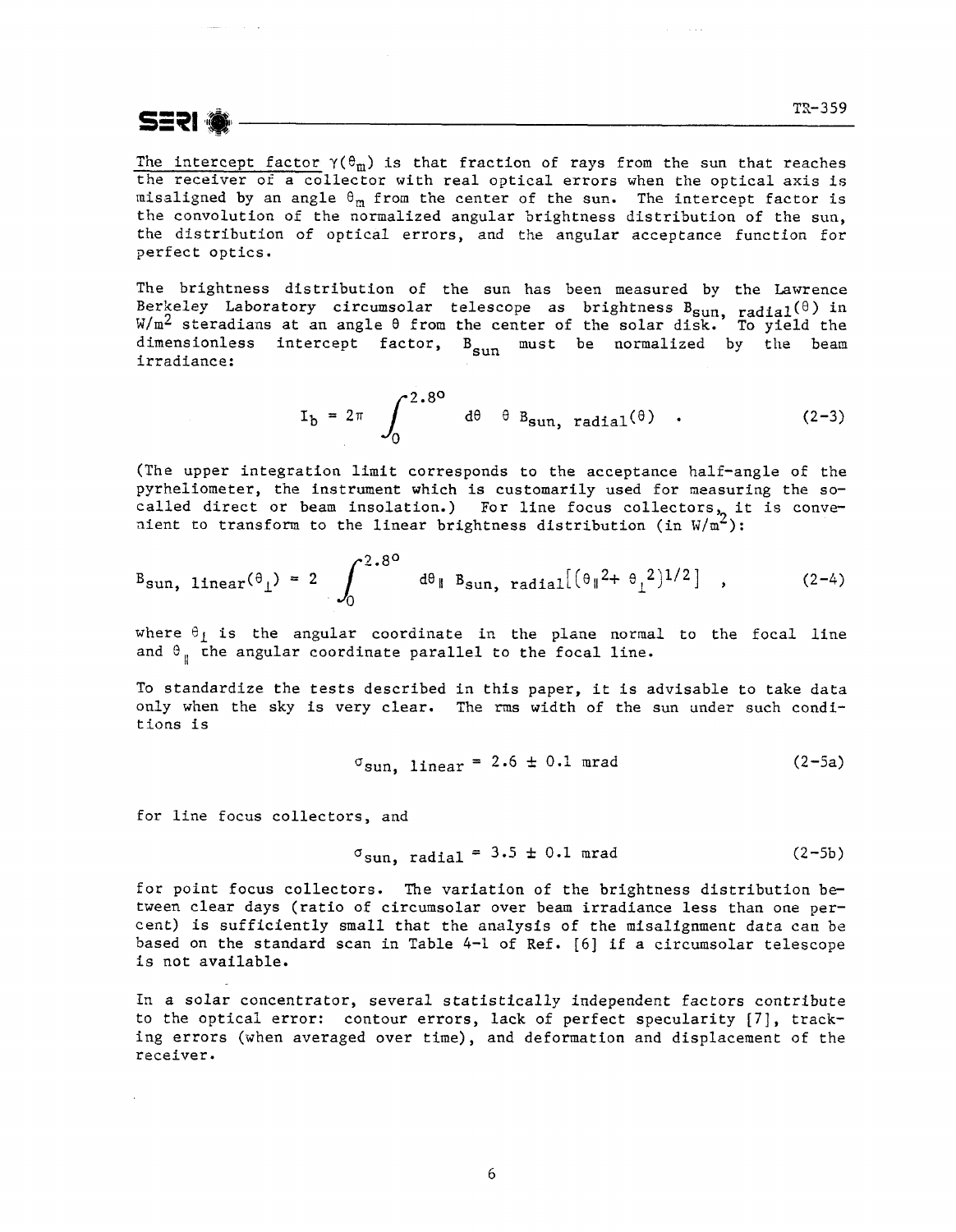

Each error **type** can be characterized by its rms angular width (one-sided deviation from the design direction). The dispersion  $\sigma_{\text{optical}}$  for the total optical error is obtained by adding the squares of the individual dispersions:

$$
\sigma_{\text{optical}}^2 = 4\sigma_{\text{contour}}^2 + \sigma_{\text{specular}}^2
$$
  
+ 
$$
\sigma_{\text{displacement}}^2 + \sigma_{\text{tracking}}^2
$$
 (2-6)

( $\sigma$ <sub>contour</sub> is multiplied by two because of Snell's law; in Fresnel reflectors,  $\sigma_{\text{tracking}}$  must also be multiplied by two.)

Note **that** this rule for combining standard deviations is valid regardless of the shape of the individual error distributions; they could **be** Gaussian, boxlike, or anything else, since all distributions under discussion have zero mean. The total beam width  $\sigma$  is obtained by adding the rms width of the sun according to

$$
\sigma^2 = \sigma_{\text{optical}}^2 + \sigma_{\text{sun}}^2 \quad . \tag{2-7}
$$

Measurements of reflector surfaces [1] have shown that the distributions corresponding to  $\sigma_{\text{contour}}$  and  $\sigma_{\text{specular}}$  can be treated as Gaussian. The other terms nay or may not be Gaussian.\* However, when many statistically independent distributions are convoluted, the result is nearly Gaussian unless a single non-Gaussian contribution dominates [\$I. In the case of focusing solar collectors, the Gaussian contour errors **appear** to be the largest, and a Gaussian approximation for the total optical error is reasonable; this is assumed for the rest of the paper.

The order of carrying out the convolution of angular acceptance function, solar brightness, and optical errors is immaterial. Let us first convolute the solar brightness distribution with a Gaussian distribution of optical errors to obtain the so-called effective source. For line focus geometry, the effective source depends only on  $\theta_+$ .

$$
B_{eff, linear}(\theta_{\perp}) = \int_{-\infty}^{\infty} d\theta_{\perp}^{\dagger} B_{sun, linear}(\theta_{\perp} - \theta_{\perp}^{\dagger})
$$
\n
$$
\times \exp\left(-\frac{\theta_{\perp}^{\dagger 2}}{2\sigma_{optical}^2}\right) / (\sqrt{2\pi} \sigma_{optical}) .
$$
\n(2-8a)

<sup>\*</sup>Receiver displacements nay be parallel or perpendicular to the aperture (or some combination), and the corresponding error distribution will in general not **be** Gaussian for **a** single collector module. Averaged over a large array of collectors, a Gaussian approximation for the displacement error distribution is likely, however, to be quite good.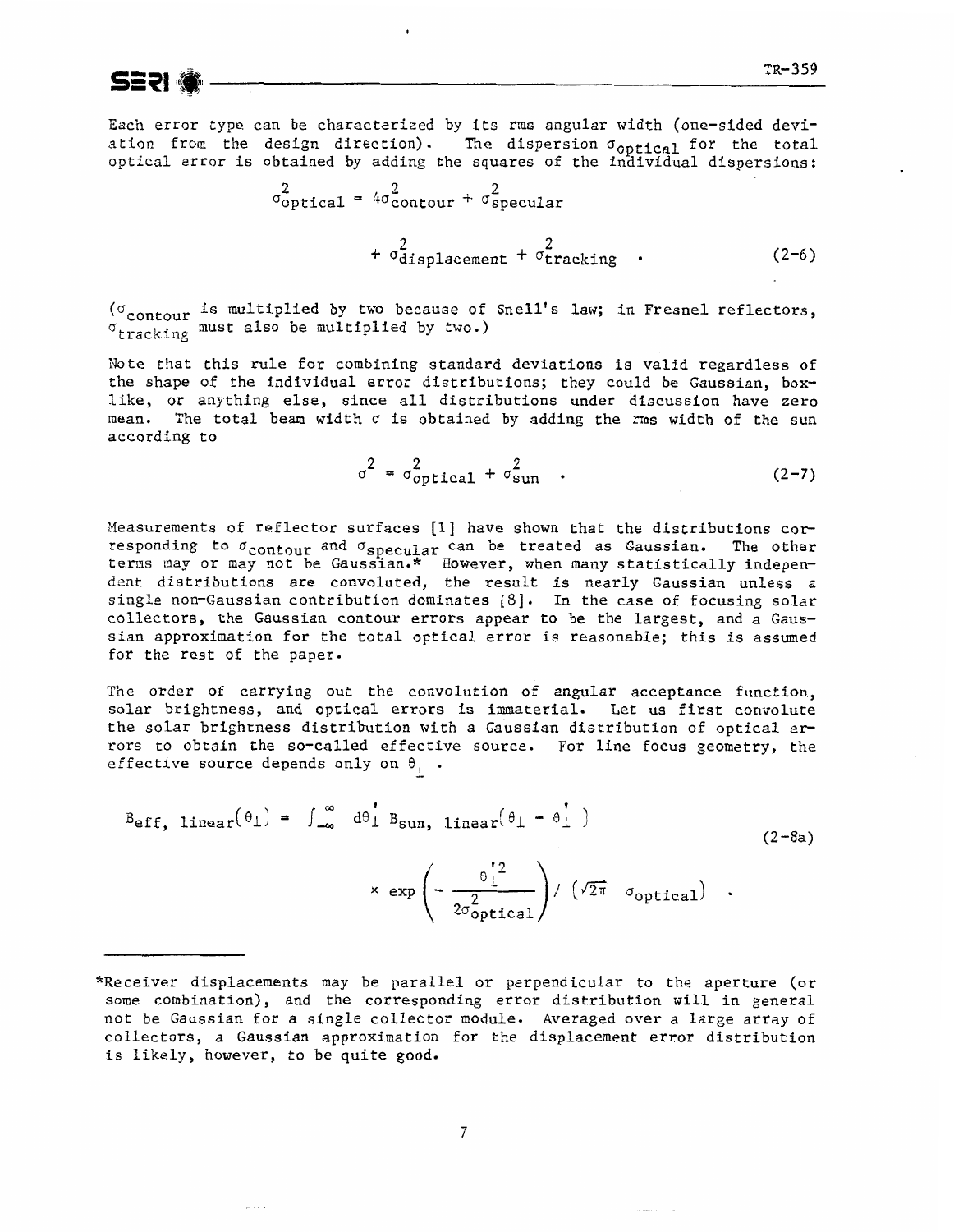The point focus case requires two-dimensional convolutions, and it is convenient to write the angles as two-dimensional vectors  $\hat{\theta}$ . Because of azimuthal symmetry, the effective source for point focus collectors depends only on  $\theta = |\hat{\theta}|$ .

$$
B_{eff, radial}(\theta) = \iint_{-\infty}^{\infty} d\theta_x d\theta_y b_{Sun, radial} (|\vec{\theta} - \vec{\theta}'|)
$$
  
× exp  $\left(-\frac{|\theta'|^2}{2\sigma_{optical}^2}\right) / (2\pi\sigma_{optical}^2)$  (2-8b)

Finally, the intercept factor as a function of misalignment angle  $\theta_m$  is obtained as a convolution of effective source and angular acceptance functions. For line focus collectors,  $\theta_m$  is measured in the plane normal to the focal line, and the intercept factor is

$$
\gamma_{\text{linear}}(\theta_{m}) = \int_{-\infty}^{\infty} d\theta_{\perp} f_{\text{linear}}(\theta_{m} - \theta_{\perp}) B_{\text{eff, linear}}(\theta_{\perp})/I_{b} \quad . \tag{2-9a}
$$

(If the incidence angle along the trough is nonzero, for example in a collector with an east-west tracking axis at times other than solar noon,  $\theta_m$  is the projection of the incidence angle on the plane normal to the tracking axis.) For point focus collectors with azimuthal symmetry, the intercept factor depends only on  $\theta_m = |\hat{\theta}_m|$ , the angle between the center of the sun and the symmetry axis of the collector:

$$
\gamma_{\text{radial}}(\theta_{\text{m}}) = \iint_{-\infty}^{\infty} d\theta_{\text{x}} d\theta_{\text{y}}' f_{\text{radial}}(|\theta_{\text{m}} - \hat{\theta}'|) B_{\text{eff, radial}}(|\hat{\theta}'|)/I_b
$$
 (2-9b)

In a real point focus collector, axial symmetry may be violated by gravity induced deformations and by manufacturing defects. To test for such a possibility, the angular scan should be performed in different aziauthal directions.

For parabolic reflectors,  $f_{linear}$  and  $f_{radial}$  are given in Eqs. 2-1 and 2-2; for other linear concentrator-types, they can be calculated by the method described in Refs. 4 and 5.

**<sup>A</sup>**convenient approximation is permitted if the optical errors are sufficiently large. If under clear sky conditions  $\sigma_{\text{onified}}$  is larger than 5 mrad for line focus and 10 mrad for point focus collectors, the intercept factor is quite insensitive to details of the sun shape and the effective source can be replaced by a Gaussian distribution  $[2,4]$ . Since this is the case for the current generation of parabolic trough collectors [I], we have made this approximation for the data analysis in this paper; in other words, we have calculated the intercept factor according to

$$
\gamma_{\text{trough, Gauss}}(\theta_{m}) = \int_{-\infty}^{\infty} d\theta_{\perp} f_{\text{trough}}(\theta_{m} - \theta_{\perp}) \frac{\exp\left(-\theta_{\perp}^{2}/2\sigma^{2}\right)}{\sigma\sqrt{2\pi}} , \qquad (2-10)
$$

with the total width  $\sigma$  of Eq. 2-7.  $\alpha$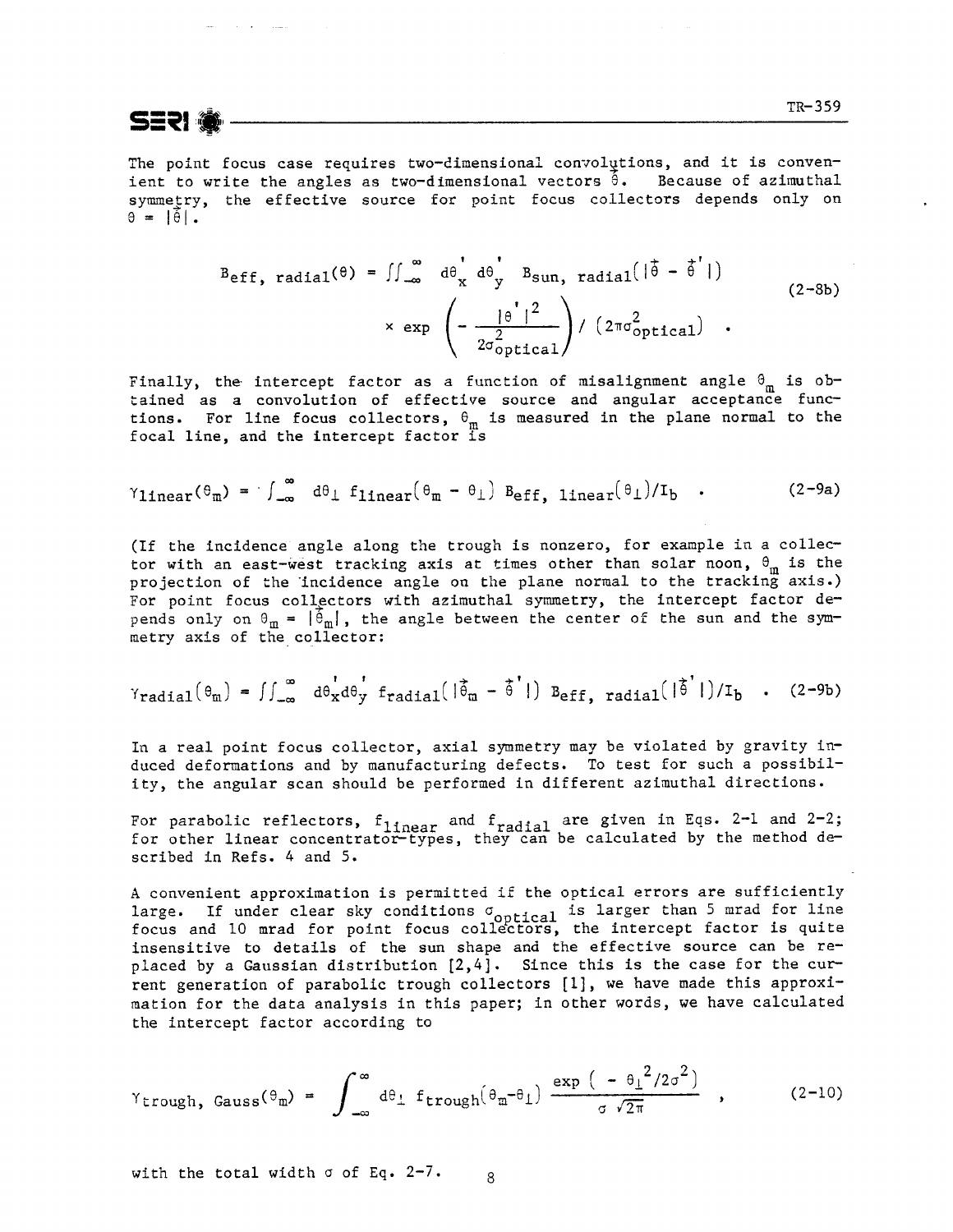**SERI** 

Figure 2-1 shows schematically what the angular scan looks like for a parabolic trough with cylindrical receiver, rim angle  $\phi = 90^{\circ}$ , and concentration ratio C = 25, for three values of the optical error: 0, 5, and 10 **mrad.** For this example,  $(\rho \tau \alpha)$  was assumed to be one; hence, the intercept factor equals the optical efficiency. From these curves, one sees that this test is most sensitive to data taken around the curved **portion** of the graph; **data**  corresponding to the halfway point, on the other hand, do not provide any information on  $\sigma_{\text{optical}}$ .

Due to reflection and absorption losses, the radiation incident on the collector is attenuated by a factor  $(\rho \tau \alpha)$ , where

- **p** = solar reflectance of reflector;
- $\tau$  = solar transmittance of receiver glazing, if any; and
- $\alpha$  = solar absorptance of absorber.

(The parentheses indicate that the factor is an effective transmittancereflectance-absorptance product, including secondary effects **such** as multiple reflections [9].) When the absorber surface is at ambient temperature, the heat loss is zero and the efficiency  $\eta$  equals the optical efficiency:

$$
\eta(\theta_m) = \eta_o(\theta_m) = (\rho \tau \alpha) \gamma(\theta_m) \quad . \tag{2-11}
$$

If the heat **loss** is not zero, an appropriate correction must be applied. Variation of ( $\rho \tau \alpha$ ) with  $\theta_m$  is sufficiently small to be negligible for the present purpose.

 $Sinee \gamma(\theta)$  depends on  $\sigma_{\text{entical}}$ , it is clear that an angular scan **<sup>m</sup>**of r1(8 ) versus **0,** contaiils enough information to determine both **(pra)** and  $r_{\rm{on}}$ ,  $r_{\rm{on}}$ , at least in principle.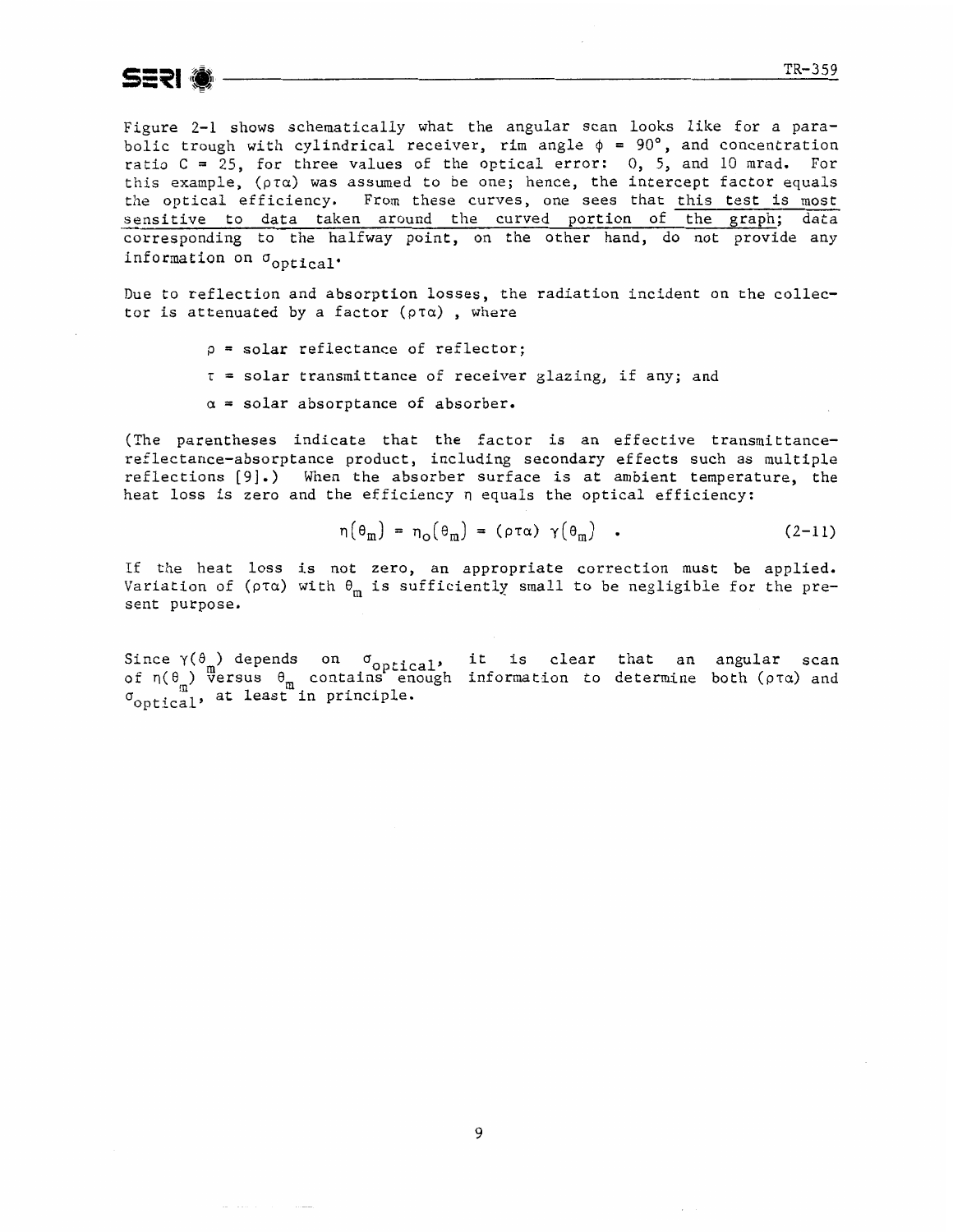

<u>UN</u><br>신

 $\overline{5}$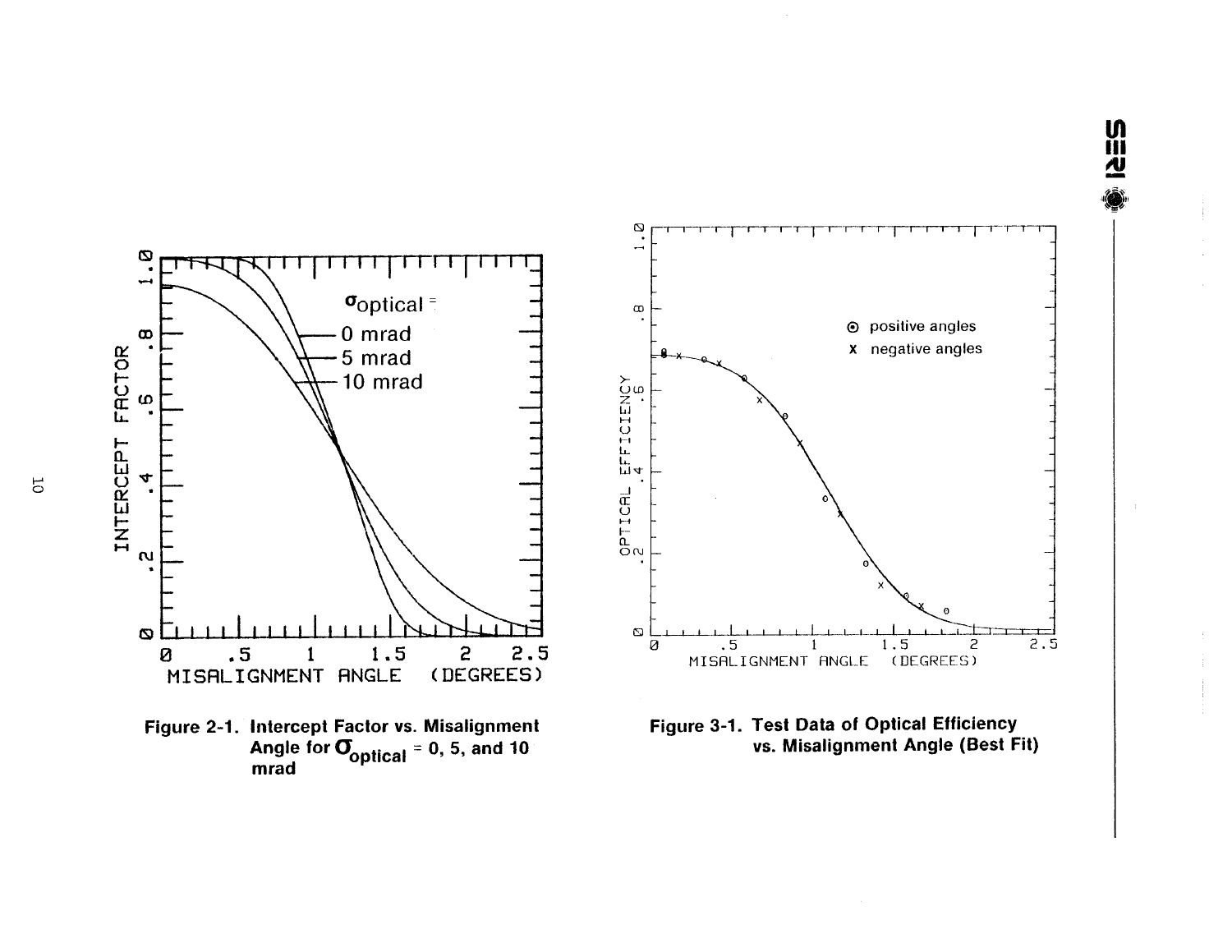#### **SECTION** 3.0

#### EXPERIMENT

In order to determine whether this method is accurate enough to be useful in practice, we decided to test a parabolic trough collector manufactured by Hexcel **[lo].** The test setup is described in another publication [Ill. The collector has a cylindrical receiver coated with black chrome. The heat shield and receiver glazing originally supplied by Hexcel were removed for this test, so  $(\rho \tau \alpha)$  is simply  $\rho \alpha$ . The reflector is made of an aluminum honeycomb substrate, coated with FEK-163, an aluminized second-surface acrylic film manufactured by the 3M Company. The rim angle of the collector is  $\phi = 72^\circ$ , and the geometric concentration ratio is **C** = 20-9. **The** tracking axis is **hori**zontal in the east-west direction, and the tests were carried out at solar noon, so that the longitudinal incidence angle **0** vanishes. The collector time constant was less than one minute, sufficiently short to perform an entire angular scan in half an hour. (If the time constant is much longer, a rotating test stand may be desirable.)

Inspection of the Hexcel collector after reassembly at SERI revealed that a significant amount of radiation missed the receiver. This suggested the possibility that receiver placement away from the design focal length of 0.915 **m**  (36 in.) might improve the performance. We therefore set the receiver at sev- / **era1** different distances from the reflector apex and each time visually realigned the two reflector halves (which are hinged at the apex) to maximize the intercept of radiation. We facilitated this visual reflector alignment by covering one reflector half while working on the other. By this procedure, we found that the thermal collector efficiency was maximized for a receiver placement slightly (1.25 cm) further away from the apex than the design focal length. All subsequent tests were carried out with the receiver in this new position.

A typical scan of  $n_{\text{o}}(\theta_{\text{m}})$  versus  $(\theta_{\text{m}})$  is shown in Fig. 3-1. Positive and negative values of **0,** have been included on the same side because **of** symmetry. Plotting  $+ \theta_m$  and  $-\theta_m$  together has the advantage of pointing out any systematic **error in** the zero alignment. A nonlinear least-squares fit to these data yields the values

$$
F' \rho \alpha = 0.690 \tag{3-1}
$$

and

$$
\sigma = 6.5 \text{ mrad}
$$
 (3-2)

In the test procedure, inlet and outlet temperatures of the fluid were measured and only the product  $F'_{0}$  of heat extraction efficiency (also called collector efficiency factor [9]) and optical efficiency could be determined.

The theoretical scan corresponding to these parameters is shown by the solid line in Fig, 3-1. To evaluate the accuracy of this method, the scan was repeated several times, and  $F' \rho \alpha$  and  $\sigma$  were calculated for each scan. The results are: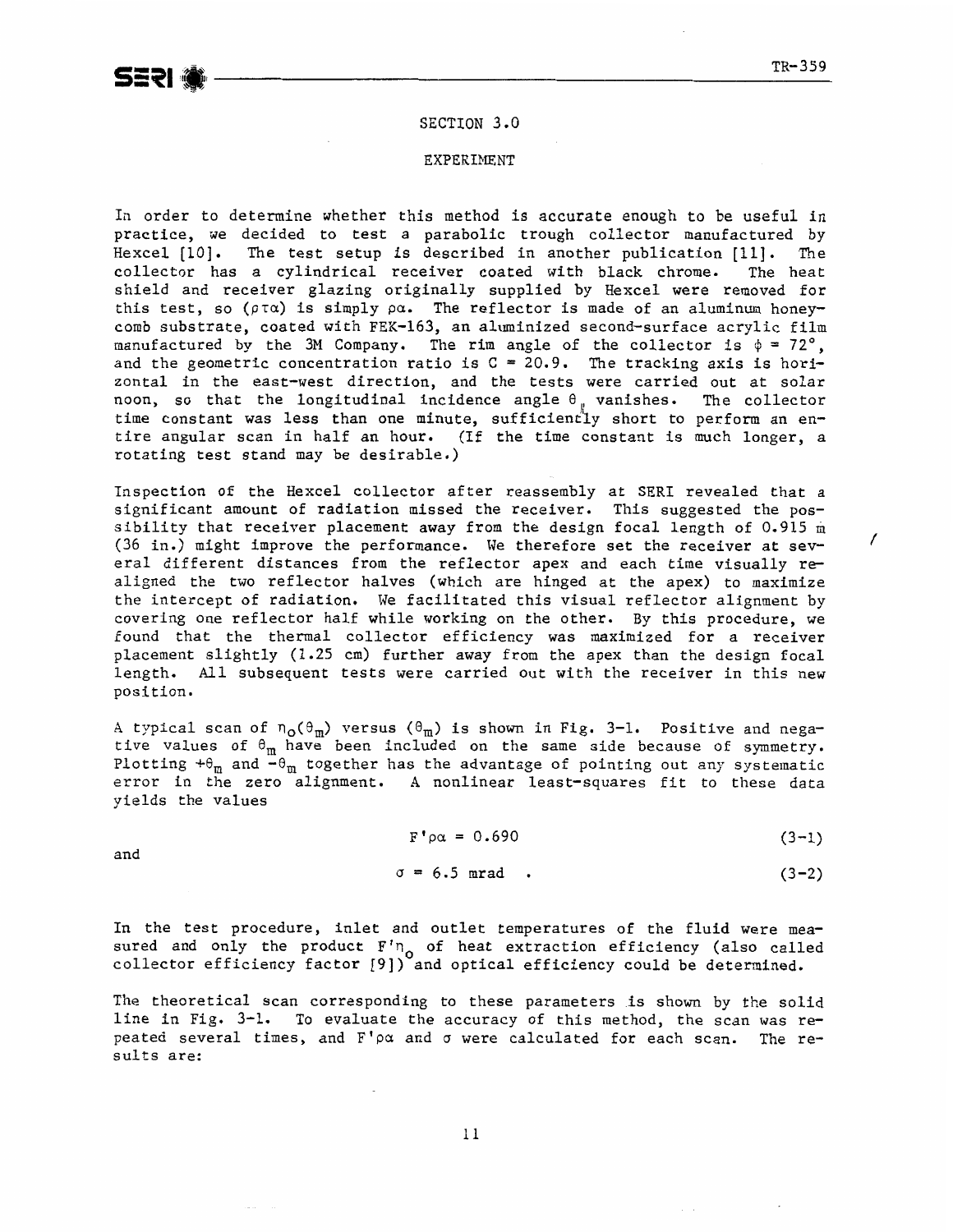**SERI ®** 

 $\alpha$  mass  $\alpha$  ,  $\alpha$  ,  $\alpha$  ,  $\alpha$ 

|      | $F' \rho \alpha$ | $\sigma$ (mrad) | $(3-3)$ |
|------|------------------|-----------------|---------|
|      | 0.691            | 6.4             |         |
|      | 0.658            | 6.1             |         |
|      | 0.685            | 6.8             |         |
|      | 0.690            | 6.5             |         |
|      | 0.708            | 6.1             |         |
| mean | 0.686            | 6.4             |         |

The sample standard deviation for these five  $\sigma$  measurements is 0.3 mrad, and indicates that the reproducibility of this method is about 5%.

Lacking a reflectometer, we could not measure **p** and a seperately. Published values for clean materials suggest  $p \approx 0.85$  and  $\alpha \approx 0.95$ . F' is calculated to be close to unity and certainly larger than 0.95 (in fact, it did not change noticeably when spirals were inserted within the receiver to increase the turbulence). Hence, we would have expected  $F' \rho \alpha$  values greater than 0.77. The low measured values may be because of materials degradation (for example, the reflector was visibly scratched), but the issue remains unresolved without further data.

In these tests, the misalignment angle was monitored quite accurately, hence the tracking error does not contribute significantly to the beam spread and

$$
\sigma_{\text{optical}}^2 = 4\sigma_{\text{contour}}^2 + \sigma_{\text{specular}}^2 + \sigma_{\text{displacement}}^2 \quad . \tag{3-4}
$$

Assuming an rms width of 2.6 mrad for the sun, one therefore obtains from Eq. 2-3 the optical error

$$
\sigma_{\text{optical}} = (6.5^2 - 2.6^2)^{1/2} \text{ mrad} \tag{3-5}
$$
  
= 6.0 \pm 0.3 mrad

for this experiment.

Unfortunately, we did not have a laser ray trace apparatus for an independent evaluation of the optical error. Measurements of  $\sigma_{\text{specular}}$  and  $\sigma_{\text{contour}}$  have been reported by Sandia Laboratories for reflectors also manufactured by Hexcel of a similar type but different focal length  $[1,12,$  and a communication with R. B. Pettit]. The contour error ranged from 1.8 mrad, before environmental exposure, to 2.2 mrad, after three months in an environmental test chamber, and  $\sigma_{\text{specular}}$  was on the order of 1 mrad. However, the values of  $\sigma_{\text{specular}}$  and  $\sigma_{\text{contour}}$  depend very much on how the FEK-163 film is bonded to the substrate.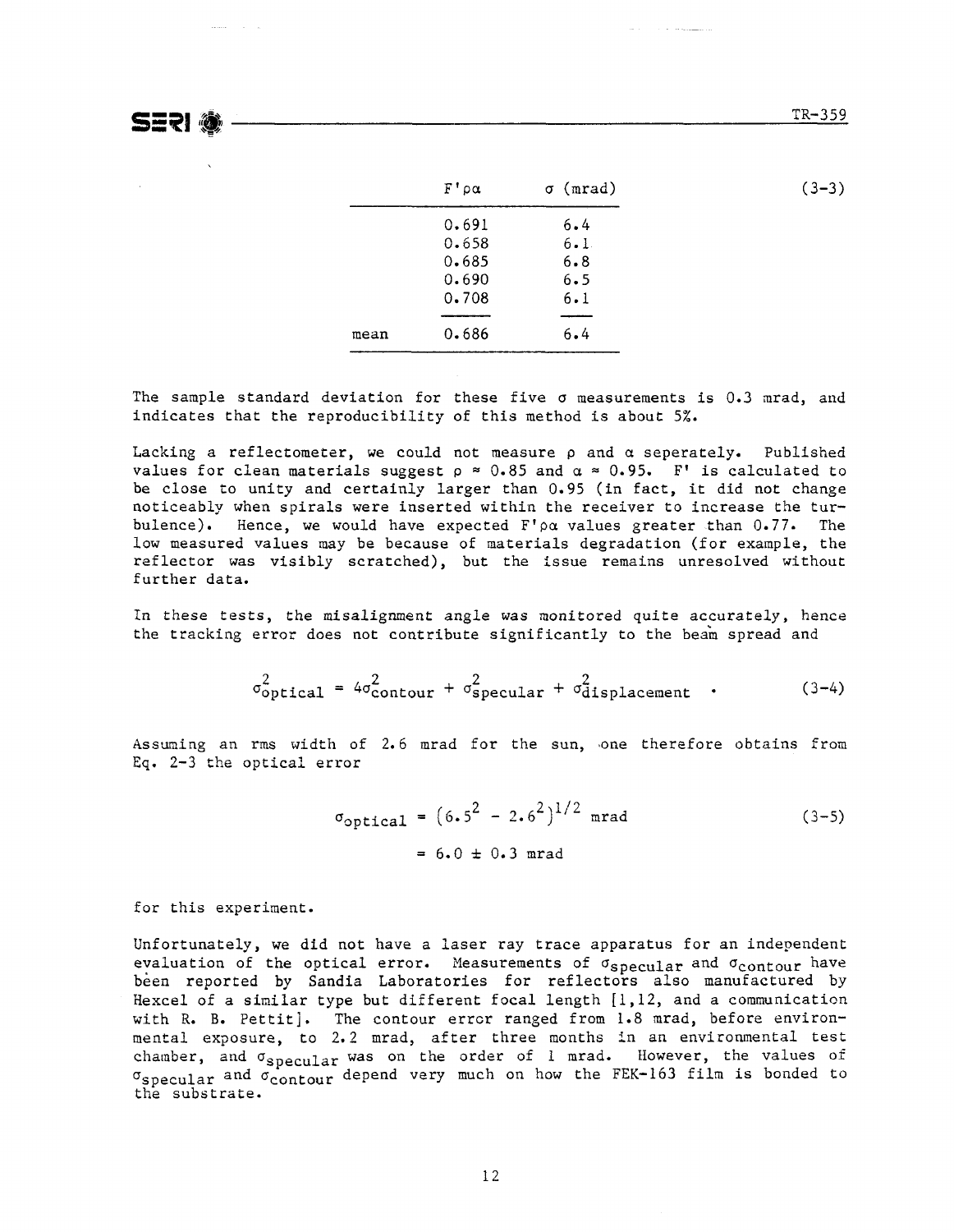TR-359<br>If these values of  $\sigma_{\text{contour}}$  and  $\sigma_{\text{specular}}$  were applicable to the Hexcel col-<br>lector tested at SERI, they would imply that the contribution  $\sigma_{\text{displacement}}$ . caused by displacement of the **rec~iver** and deformations of the parabola, is fairly large, on the order of 4 nrad. Visual inspection of the solar image at the receiver shows that the reflector is deformed; its curvature tends to be less than the design shape either because of the manufacturing process or because of weight-induced sag. A value of 4 mrad for the associated beam spread may be realistic. In view of the difficulty of measuring  $q_{\text{displacement}}$  directly, and in view of the lack of laser ray trace data for the collector tested at SERI, one can invoke the Sandia data only for a qualitative comparison. To this extent, our results are certainly consistent **with the** Sandia data, **but** further work is needed to evaluate the accuracy of the **method**  described in this paper.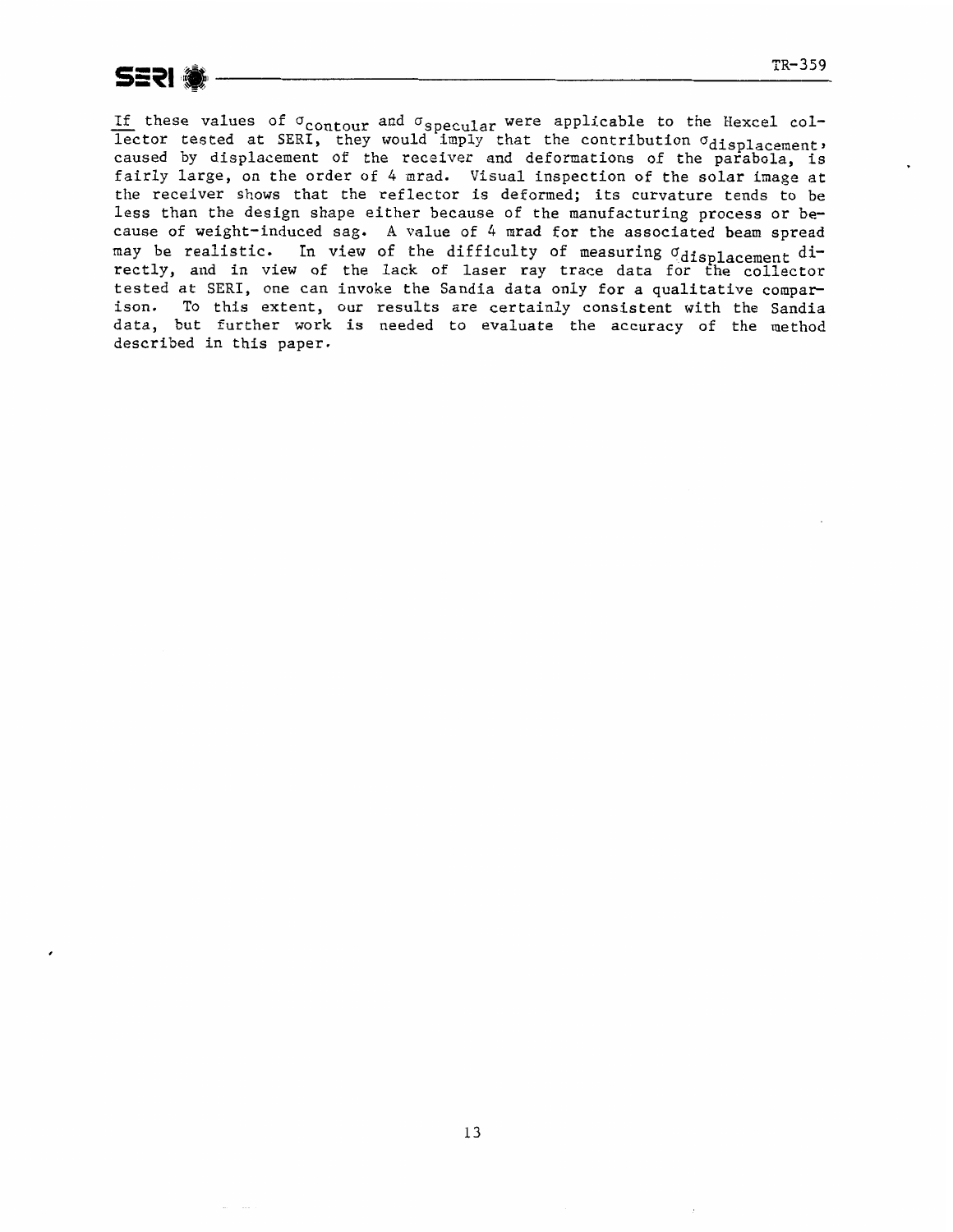**SERI** 

 $\overline{a}$ 

 $\hat{\boldsymbol{\beta}}$ 

 $\mathcal{A}_\mathrm{c}$ 

 $\sim 1$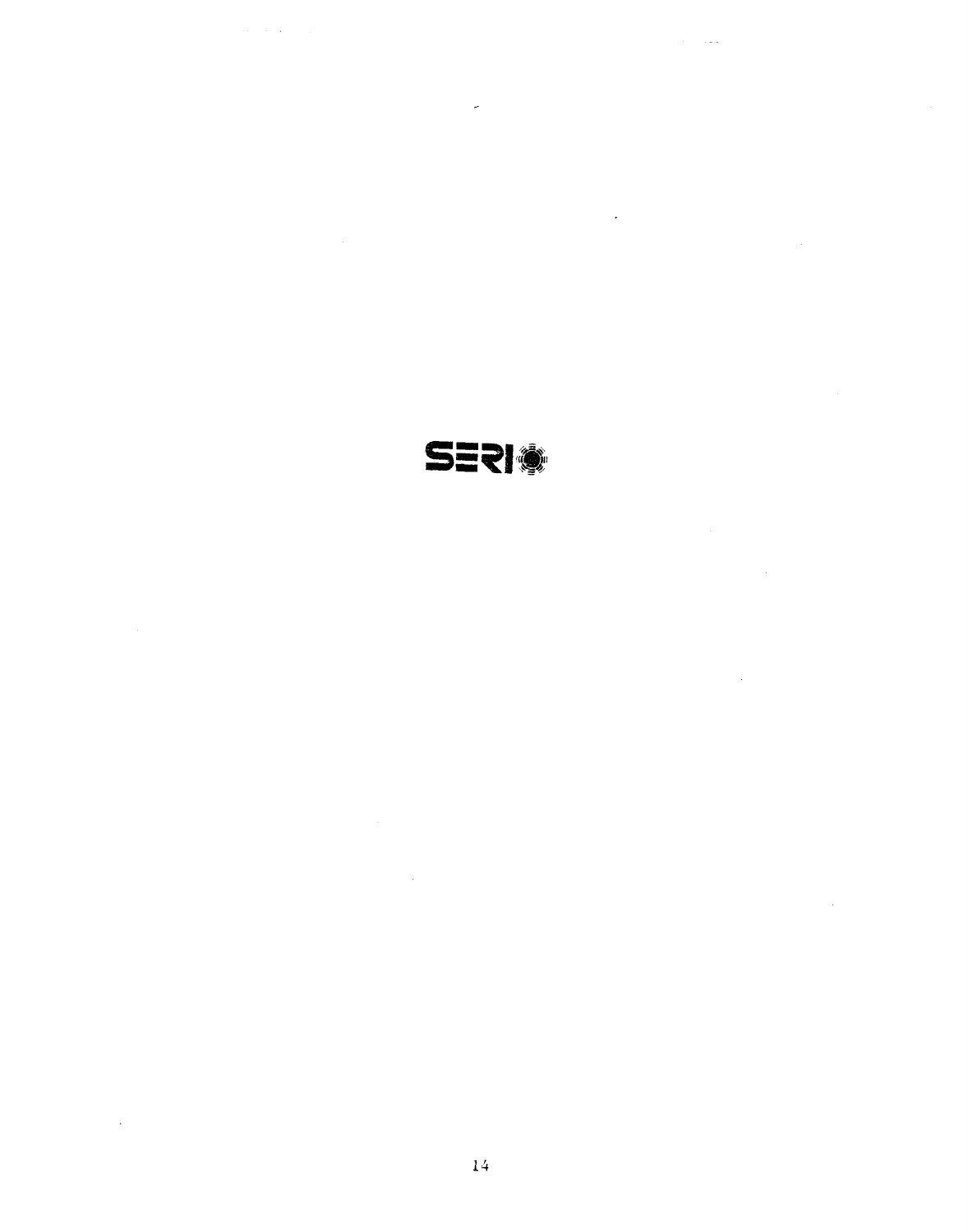### **SECTION** *4* **.g**

**CONCLUSIONS** 

**We** have shown that the optical quality of focusing solar collectors can be determined by measuring the performance over a range of misalignment angles, and then comparing **the** data with calculated results. The calculated results depend on the rms angular optical error  $\sigma_{\text{ontical}}$ , and  $\sigma_{\text{ontical}}$  can be found by means of a nonlinear **least-squares** fit between data and **calculation. The**  method has been tested on a parabolic trough collector **and** found to have ac**ceptable** reproducibility (better than 5%). **For** point focus collectors, the angular scan can be carried out in several different **aziauthal** directions in order to provide infomation on, for example, gravity induced deformations .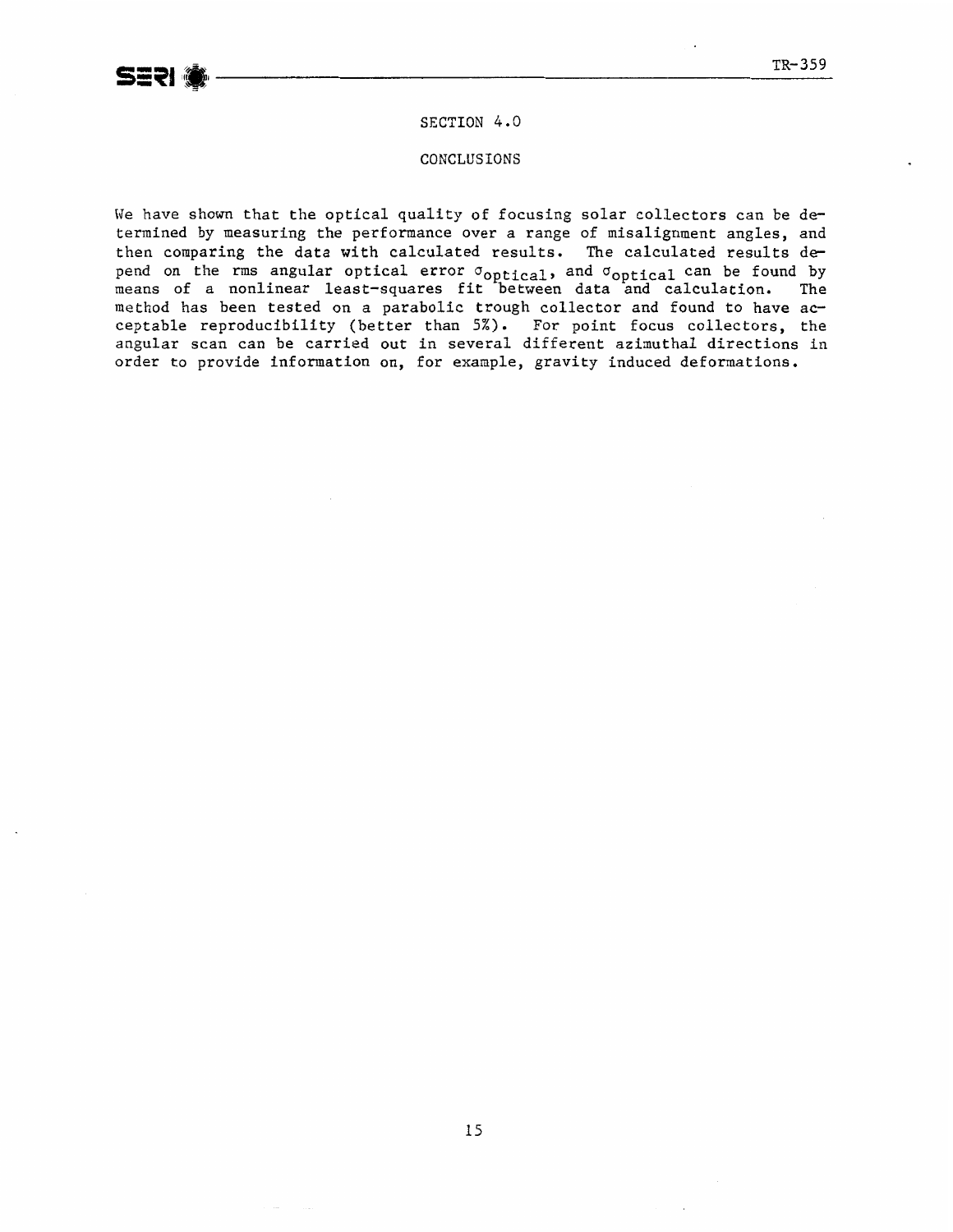SERI

 $\mathcal{L}_{\text{max}}$ 

 $\hat{z}$  ,  $\hat{z}$  ,  $\hat{z}$  ,  $\hat{z}$ 

 $\alpha$  ,  $\alpha$ 

 $\sim 10^7$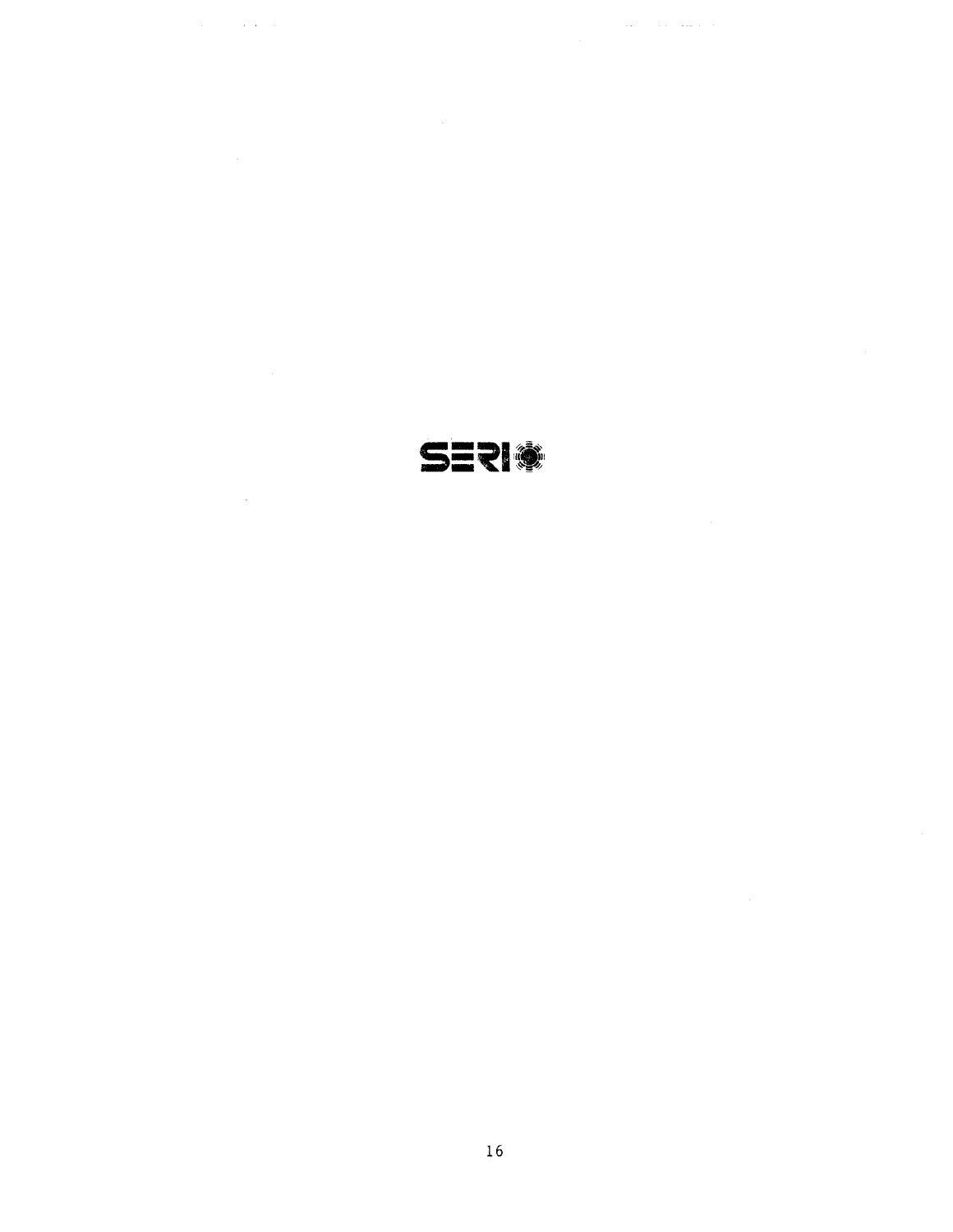#### **REFERENCES**

- Butler, B. L.; Pettit, R. B. "Optical Evaluation Techniques for Re-<br>flecting Solar Concentrators." Society of Photo-optical Instrumenta- $1<sup>1</sup>$ tion Engineers (SPIE). Optics Applied to Solar Energy Conversion: Vol. 114; p. 43; 1977.
- Biggs, F.; Vittitoe, C. N. The Helios Model for the Optical Behavior  $2.$ of Reflecting Solar Concentrators. Albuquerque, MM: Sandia Labs.; SAND 76-0354; March 1979.
- American Society of Heating, Refrigerating and Air-Conditioning Engi- $3.$ neers, Inc. ASHRAE Standard, Method of Testing to Determine the Thermal Performance of Solar Collectors. New York, NY: ASHRAE; 1978.
- 4. Bendt, P.; Rabl, A.; Gaul, H. W.; Reed, K. A. Optical Analysis and Optimization of Line Focus Solar Collectors. Golden, CO: Solar Energy Research Institute; SERI/TR-34-092. September 1979.
- Bendt, P.; Rabl, A. Optical Analysis of Point Focus Parabolic<br>Radiation Concentrators. Golden, CO: Solar Energy Research Institute;  $5.$ TR-333-336. In preparation.
- Bendt, P.; Rabl, A. Effect of Circumsolar Radiation on Performance of  $6.$ Focusing Collectors. Golden, CO: Solar Energy Research Institute: SERI/TR-34-093; 1980.
- $7.$ Pettit, R. B. "Characterization of the Reflected Beam Profile of Solar Mirror Materials." Solar Energy. Vol. 19: p. 733; 1977.
- $8.$ Mathematical Methods of Statistics. Princeton, NJ: Cramer, H. Princeton University Press; 1947.
- $9.$ Duffie, J. A.; Beckman, W. A. Solar Energy Thermal Processes. New York, New York: John Wiley and Sons: 1976.
- Dudley, V. E.; Workhoven, R. M. Summary Report: Concentrating Solar<br>Collector Test Results, Collector Module Test Facility. Albuquerque,  $10.$ NH: Sandia Labs; SAND 78-0815; May 1978.
- Gaul, H. W.; Rabl, A. "Incidence Angle Modifier and Average Optical  $11.$ Efficiency of Parabolic Trough Collectors." ISES Conference. May 1979; Atlanta, GA. SERI/TP-34-246, to be published in ASME Journal of Solar Engineering. Vol. 1 (1980).
- Allred, R. E. "Environmental Effects on Solar Reflector Structures."  $12.$ ISES Conference. May 1979; Atlanta, GA. To be published as a Sandia Labs report.

 $17$ 

and the company